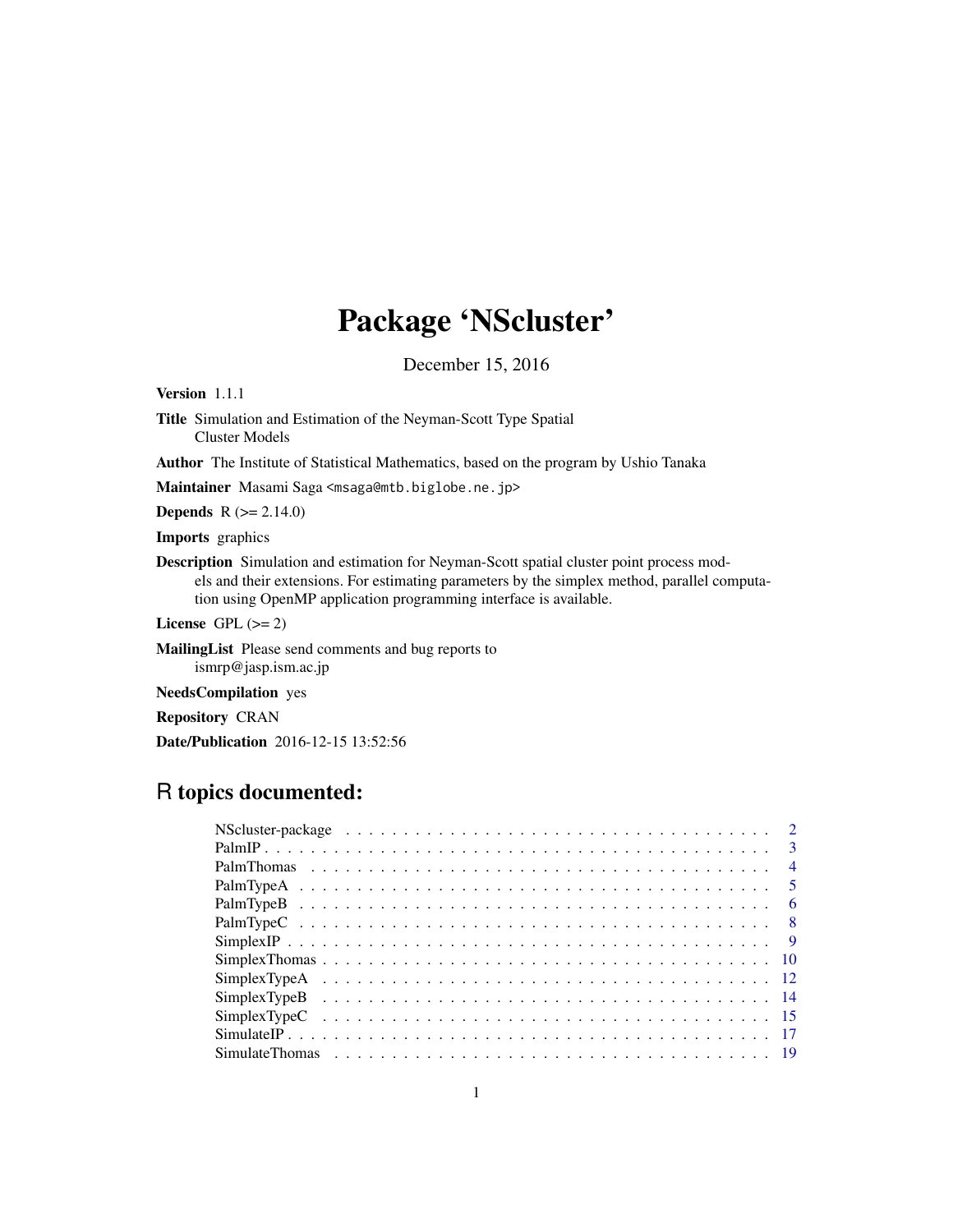<span id="page-1-0"></span>

| Index |  |  |  |  |  |  |  |  |  |  |  |  |  |  |  |  |  |  |  |
|-------|--|--|--|--|--|--|--|--|--|--|--|--|--|--|--|--|--|--|--|
|       |  |  |  |  |  |  |  |  |  |  |  |  |  |  |  |  |  |  |  |
|       |  |  |  |  |  |  |  |  |  |  |  |  |  |  |  |  |  |  |  |

NScluster-package *Simulation and estimation of the Neyman-Scott type spatial cluster models*

#### Description

This package provides functions for simulation and estimation of spatial cluster point pattern of Neyman-Scott models and their extensions. We adopt the Simplex estimation to maximize the Palm likelihood function.

# Details

The documentation 'NScluster: An R Package for Simulation and Estimation of the Neyman-Scott type spatial cluster models' is available in <../doc/NScluster-guide.pdf>.

Simulation :

[SimulateThomas](#page-18-1), [SimulateIP](#page-16-1), [SimulateTypeA](#page-19-1), [SimulateTypeB](#page-21-1) and [SimulateTypeC](#page-22-1) simulate spatial cluster point pattern of Neyman-Scott models and their extensions. We describe overview of those models briefly in the NScluster documentation <../doc/NScluster-guide.pdf>.

Simulation method of each model is described under the corresponding topic.

Parameter estimation :

We adopt the Simplex estimation to maximize the Palm likelihood function (or minimize the negative Palm likelihood function). The maximum Palm likelihood estimators are called MPLEs, for short. The Palm intensity function and the analytical form of the Palm log-likelihood of the Tomas model, Type B model and Type C model are described under the topic [SimplexThomas](#page-9-1), [SimplexTypeB](#page-13-1) and [SimplexTypeC](#page-14-1), respectively. On the other hand, for [SimplexIP](#page-8-1) and [SimplexTypeA](#page-11-1), we need to take the alternative form without explicit representation of the Palm intensity function, which need very long c.p.u. time in the minimization procedure. We parallelize the minimization procedure with OpenMP.

[PalmThomas](#page-3-1), [PalmIP](#page-2-1), [PalmTypeA](#page-4-1), [PalmTypeB](#page-5-1) and [PalmTypeC](#page-7-1) calculate the non-parametric Palm intensity function estimated directory from a set of point pattern data.

#### References

U. Tanaka, Y. Ogata and K. Katsura, Simulation and estimation of the Neyman-Scott type spatial cluster models, *Computer Science Monographs* No.34, 2008, 1-44, The Institute of Statistical Mathematics, Tokyo. <http://www.ism.ac.jp/editsec/csm/index.html>

U.Tanaka, Y. Ogata and D. Stoyan, Parameter estimation and model selection for Neyman-Scott point processes, *Biometrical Journal*, 50, 2008, 43-57.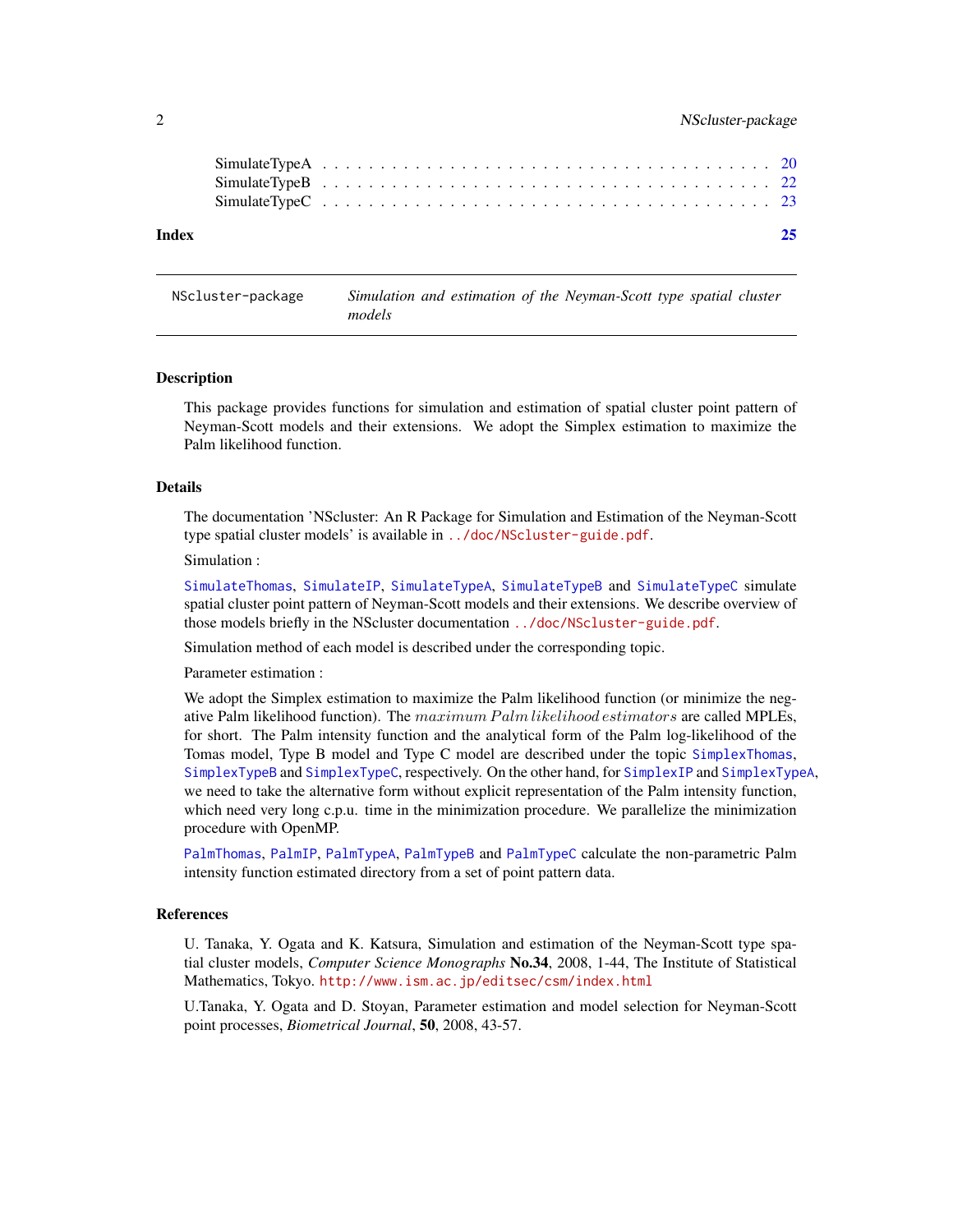<span id="page-2-1"></span><span id="page-2-0"></span>

# Description

Calculate the non-parametric Palm intensity function of the inverse-power type estimated directly from a set of point pattern data.

# Usage

PalmIP(offspring, pa, delta, ty, x2, plot=TRUE)

# Arguments

| offspring | the list of coordinates $(x, y)$ of offspring points.                                                                                                                   |
|-----------|-------------------------------------------------------------------------------------------------------------------------------------------------------------------------|
| pa        | the parameters $(\mu_i, \nu_i, p_i, c_i), i = 1, 2, , I \le 7$ .                                                                                                        |
| delta     | a width for the non-parametric Palm intensity function.                                                                                                                 |
| ty        | the variable $Ty$ for the standardized coordinates of points in the rectangular re-<br>gion $[0, 1] \times [0, T_y]$ without loss of generality except for the scaling. |
| x2        | upper limit value in place of $\infty$ .                                                                                                                                |
| plot      | logical. If TRUE (default) the non-parametric estimate and the curves of the true<br>and MPLE (the maximum Palm likelihood estimator) parameters are shown.             |

#### Value

| $\mathsf{r}$ | the distance $r = j\Delta$ , where $j = 1, 2, , [R/\Delta]$ , where [] is the Gauss' symbol<br>and $R = 1/2$ is given in the program for the normalized rectangular region for<br>the point pattern. |
|--------------|------------------------------------------------------------------------------------------------------------------------------------------------------------------------------------------------------|
| np.palm      | the corresponding values of the non-parametric Palm intensity function of $r$ ,<br>which is normalized by the total intensity estimate of the point pattern data.                                    |
| palm.normal  | the normalized Palm intensity functions $\lambda_0(r)/\hat{\lambda}$ calculated from the given sets<br>of parameter values $(\mu_i, \nu_i, p_i, c_i)$ .                                              |

# References

U. Tanaka, Y. Ogata and K. Katsura, Simulation and estimation of the Neyman-Scott type spatial cluster models, *Computer Science Monographs* No.34, 2008, 1-44. The Institute of Statistical Mathematics.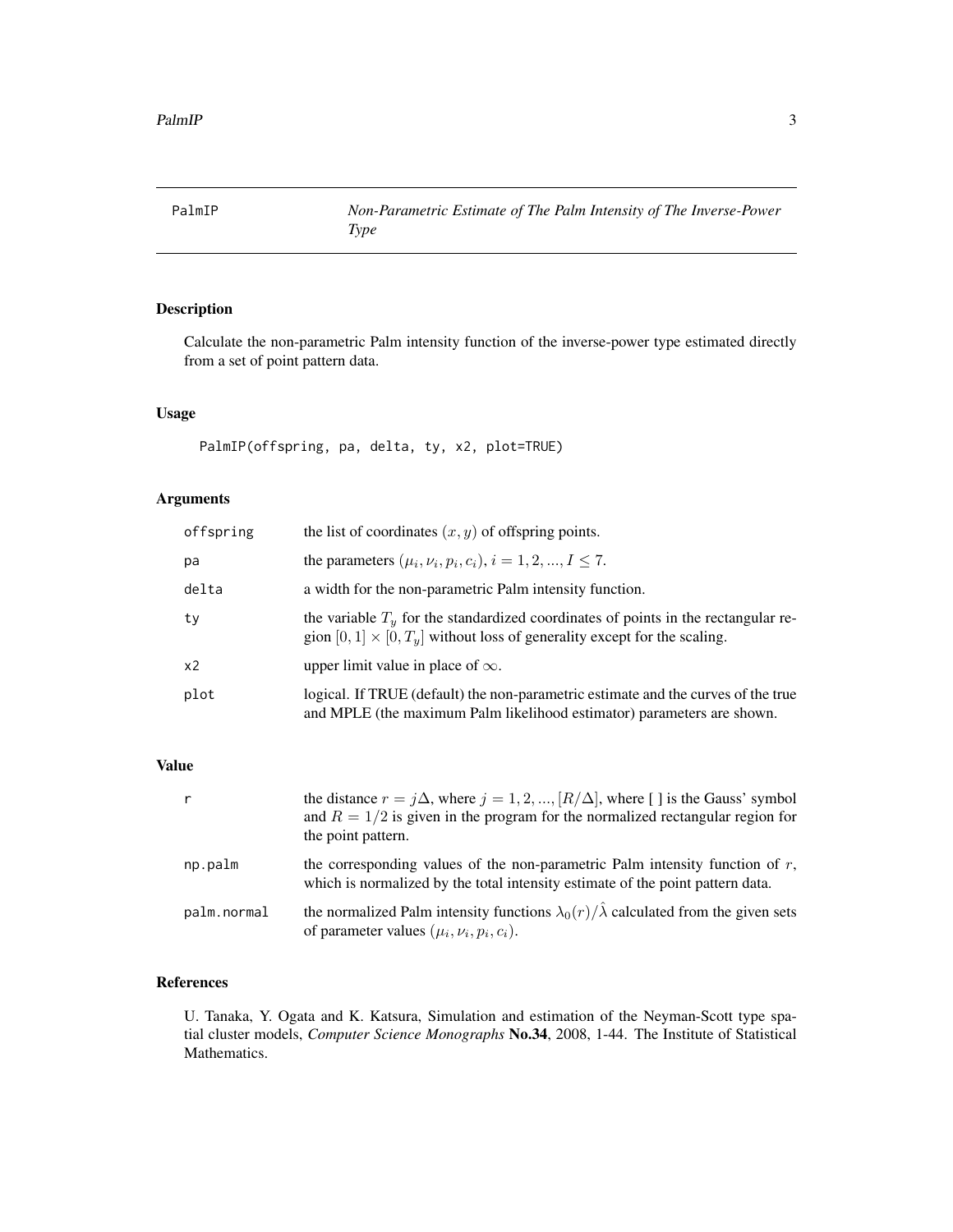# Examples

```
## simulation
seeds <- c(822, 913, 905)
pa1 <- c(50, 30, 1.5, 0.005)
ty <-1z <- SimulateIP(seeds, pa1, ty)
## estimation
delta <- 0.001
x2 < -0.3pa2 <- c(0.5651715e+02, 0.2392856e+02, 0.1600531e+01, 0.5565606e-02)
pa <- matrix(c(pa1,pa2), 2, 4, byrow=TRUE)
PalmIP(z$offspring, pa, delta, ty, x2)
```
<span id="page-3-1"></span>PalmThomas *Non-Parametric Estimate of The Palm Intensity of The Thomas Model*

# Description

Calculate the non-parametric Palm intensity function of the Thomas model estimated directly from a set of point pattern data.

#### Usage

PalmThomas(offspring, pa, delta, ty, plot=TRUE)

# Arguments

| offspring | the list of coordinates $(x, y)$ of offspring points.                                                                                                                   |
|-----------|-------------------------------------------------------------------------------------------------------------------------------------------------------------------------|
| pa        | the parameters $(\mu_i, \nu_i, \sigma_i), i = 1, 2, , I \leq 8$ .                                                                                                       |
| delta     | a width for the non-parametric Palm intensity function.                                                                                                                 |
| ty        | the variable $Ty$ for the standardized coordinates of points in the rectangular re-<br>gion $[0, 1] \times [0, T_u]$ without loss of generality except for the scaling. |
| plot      | logical. If TRUE (default) the non-parametric estimate and the curves of the true<br>and MPLE (the maximum Palm likelihood estimator) parameters are shown.             |

#### Value

|             | the distance $r = j\Delta$ , where $j = 1, 2, , [R/\Delta]$ , where [] is the Gauss' symbol<br>and $R = 1/2$ is given in the program for the normalized rectangular region for<br>the point pattern. |
|-------------|------------------------------------------------------------------------------------------------------------------------------------------------------------------------------------------------------|
| np.palm     | the corresponding values of the non-parametric Palm intensity function of $r$ ,<br>which is normalized by the total intensity estimate of the point pattern data.                                    |
| palm.normal | the normalized Palm intensity functions $\lambda_0(r)/\hat{\lambda}$ calculated from the given sets<br>of parameter values $(\mu_i, \nu_i, \sigma_i)$ .                                              |

<span id="page-3-0"></span>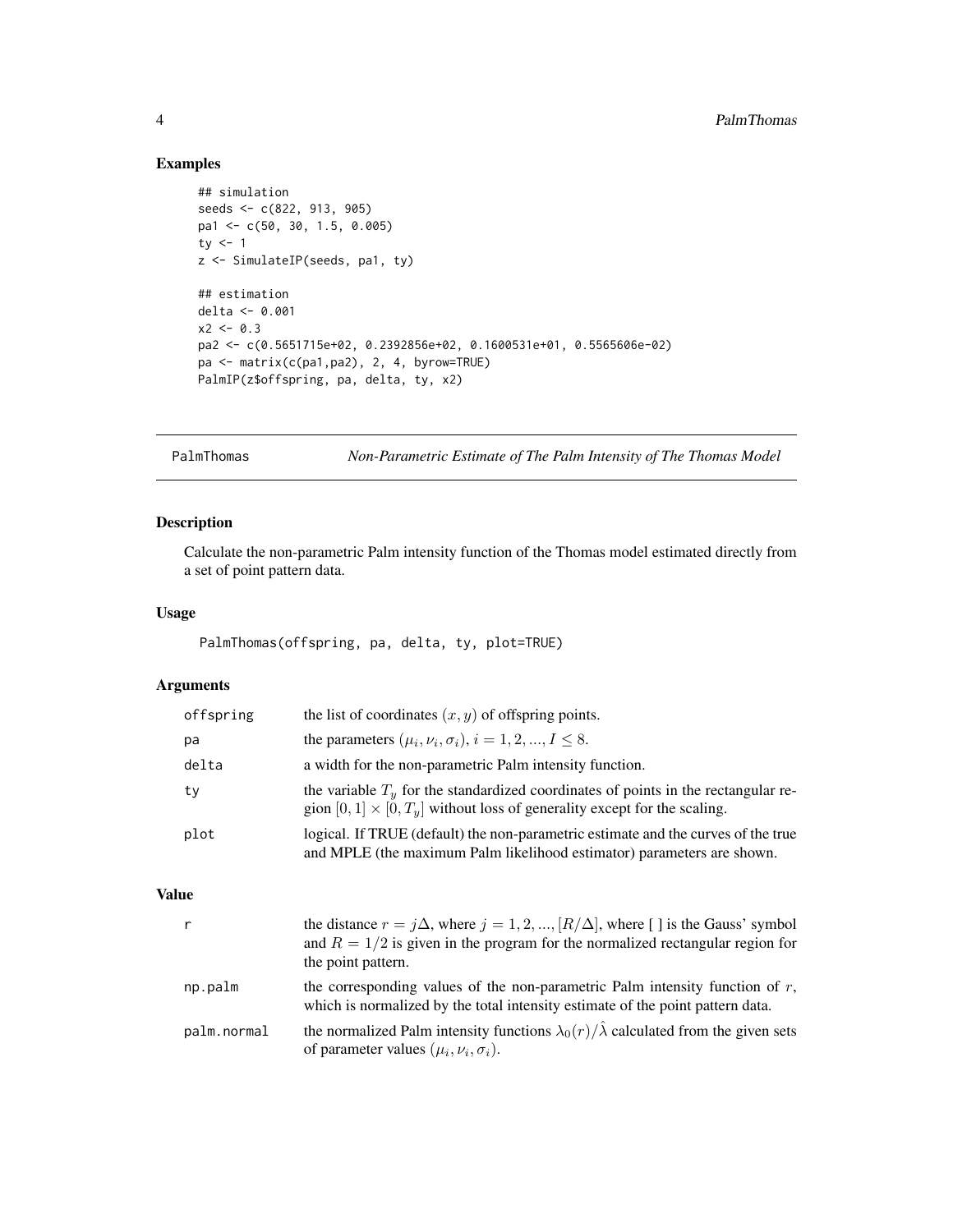# <span id="page-4-0"></span>PalmTypeA 5

# References

U. Tanaka, Y. Ogata and K. Katsura, Simulation and estimation of the Neyman-Scott type spatial cluster models, *Computer Science Monographs* No.34, 2008, 1-44. The Institute of Statistical Mathematics.

# Examples

```
## simulation
seeds <- c(822, 913, 905)
pa1 <- c(50, 30, 0.03)
ty <-1z <- SimulateThomas(seeds, pa1, ty)
## estimation
delta <- 0.001
pa2 <- c(0.51311e+02, 0.26104e+02, 0.29071e-01)
pa <- matrix(c(pa1,pa2), 2, 3, byrow=TRUE)
PalmThomas(z$offspring, pa, delta, ty)
```
<span id="page-4-1"></span>PalmTypeA *Non-Parametric Estimate of The Palm Intensity of Type A Model*

# Description

Calculate the non-parametric Palm intensity function of Type A Model estimated directly from a set of point pattern data.

# Usage

PalmTypeA(offspring, pa, delta, ty, x2, plot=TRUE)

#### Arguments

| offspring      | the list of coordinates $(x, y)$ of offspring points.                                                                                                                   |
|----------------|-------------------------------------------------------------------------------------------------------------------------------------------------------------------------|
| pa             | the parameters $(\mu_i, \nu_i, a_i, \sigma_{1,i}, \sigma_{2,i}), i = 1, 2, , I \leq 7$ .                                                                                |
| delta          | a width for the non-parametric Palm intensity function.                                                                                                                 |
| ty             | the variable $Ty$ for the standardized coordinates of points in the rectangular re-<br>gion $[0, 1] \times [0, T_u]$ without loss of generality except for the scaling. |
| x <sub>2</sub> | upper limit value in place of $\infty$ .                                                                                                                                |
| plot           | logical. If TRUE (default) the non-parametric estimate and the curves of the true<br>and MPLE (the maximum Palm likelihood estimator) parameters are shown.             |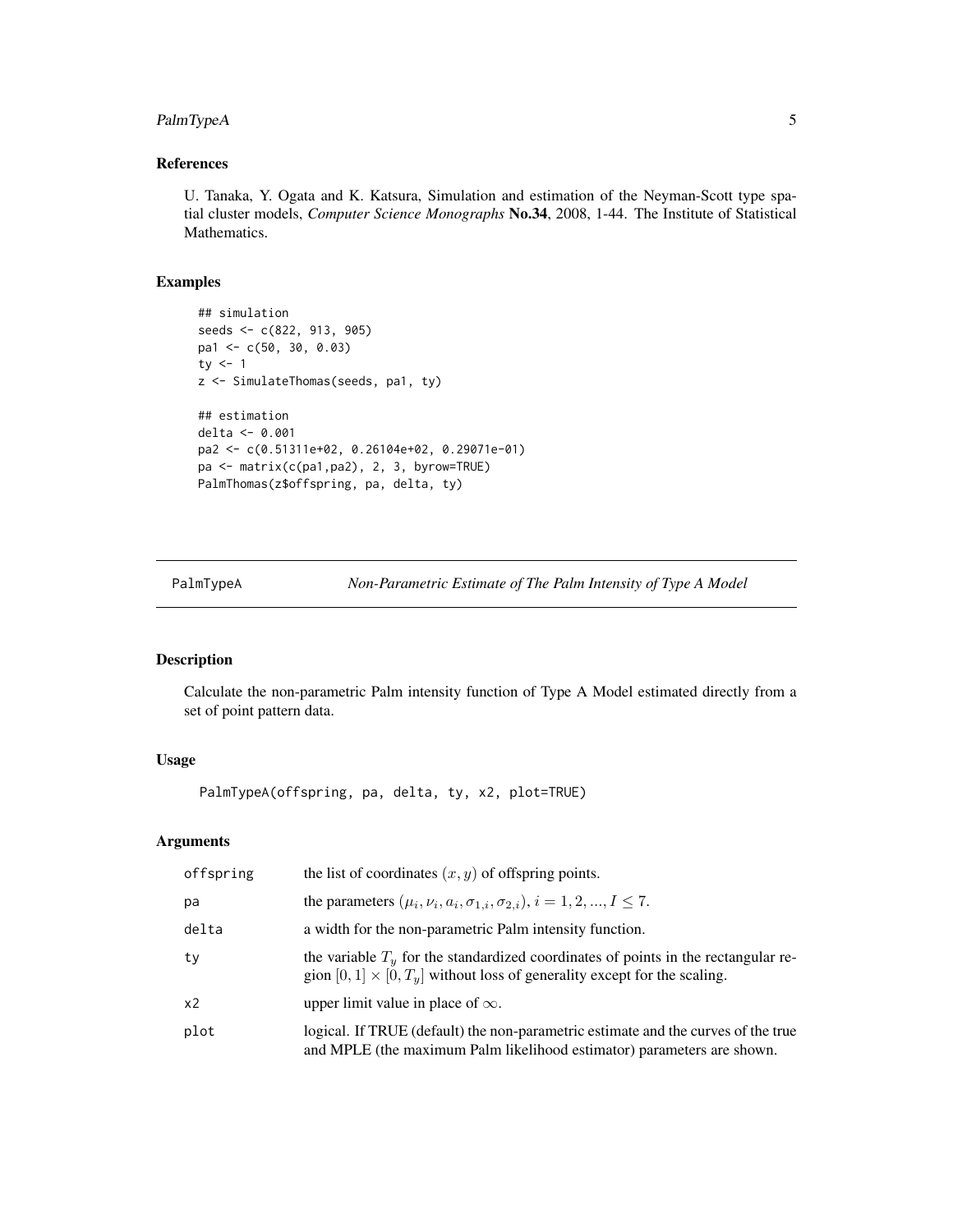<span id="page-5-0"></span>

| $\mathsf{r}$ | the distance $r = j\Delta$ , where $j = 1, 2, , [R/\Delta]$ , where [] is the Gauss' symbol<br>and $R = 1/2$ is given in the program for the normalized rectangular region for<br>the point pattern. |
|--------------|------------------------------------------------------------------------------------------------------------------------------------------------------------------------------------------------------|
| np.palm      | the corresponding values of the non-parametric Palm intensity function of $r$ ,<br>which is normalized by the total intensity estimate of the point pattern data.                                    |
| palm.normal  | the normalized Palm intensity functions $\lambda_0(r)/\hat{\lambda}$ calculated from the given sets<br>of parameter values $(\mu_i, \nu_i, a_i, \sigma_{1,i}, \sigma_{2,i}).$                        |

#### References

U. Tanaka, Y. Ogata and K. Katsura, Simulation and estimation of the Neyman-Scott type spatial cluster models, *Computer Science Monographs* No.34, 2008, 1-44. The Institute of Statistical Mathematics.

## Examples

```
## simulation
seeds <- c(822, 913, 905)
pa1 <- c(50, 30, 0.3, 0.005, 0.1)
ty <-1z <- SimulateTypeA(seeds, pa1, ty, 100, 150)
## estimation
delta <- 0.001
x2 < -0.3pa2 <- c(0.5639245e+02, 0.2356894e+02, 0.3549922, 0.5203741e-02, 0.1070969)
pa <- matrix(c(pa1,pa2), 2, 5, byrow=TRUE)
PalmTypeA(z$offspring, pa, delta, ty, x2)
```
<span id="page-5-1"></span>PalmTypeB *Non-Parametric Estimate of The Palm Intensity of Type B Model*

#### Description

Calculate the non-parametric Palm intensity function of Type B Model estimated directly from a set of point pattern data.

# Usage

PalmTypeB(offspring, pa, delta, ty, plot=TRUE)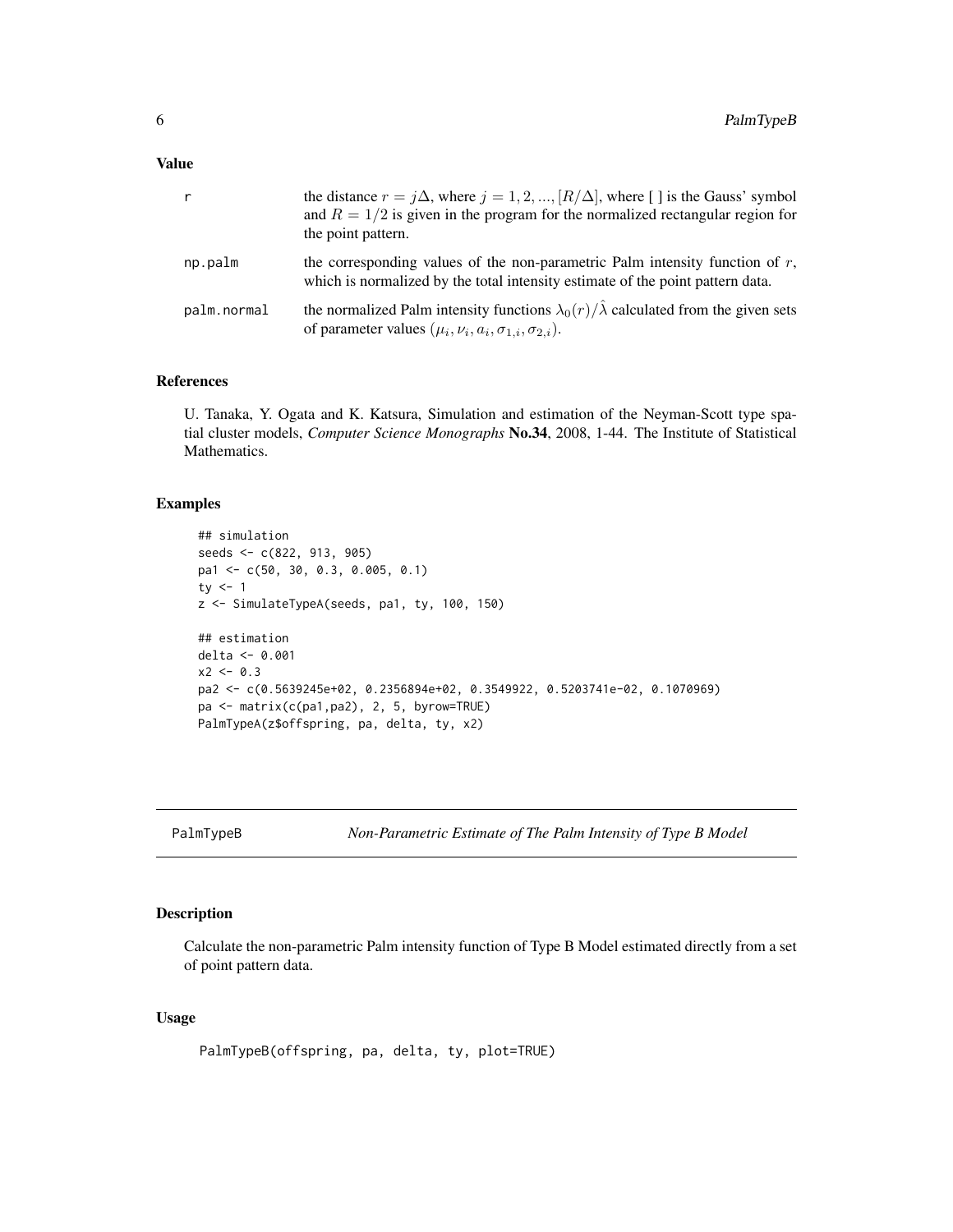# PalmTypeB 7

# Arguments

| offspring | the list of coordinates $(x, y)$ of offspring points.                                                                                                                   |
|-----------|-------------------------------------------------------------------------------------------------------------------------------------------------------------------------|
| pa        | the parameters $(\mu_i, \nu_i, a_i, \sigma_{1,i}, \sigma_{2,i}), i = 1, 2, , I \le 8$ .                                                                                 |
| delta     | a width for the non-parametric Palm intensity function.                                                                                                                 |
| ty        | the variable $Ty$ for the standardized coordinates of points in the rectangular re-<br>gion $[0, 1] \times [0, T_u]$ without loss of generality except for the scaling. |
| plot      | logical. If TRUE (default) the non-parametric estimate and the curves of the true<br>and MPLE (the maximum Palm likelihood estimator) parameters are shown.             |

#### Value

| r           | the distance $r = j\Delta$ , where $j = 1, 2, , [R/\Delta]$ , where [] is the Gauss' symbol<br>and $R = 1/2$ is given in the program for the normalized rectangular region for<br>the point pattern. |
|-------------|------------------------------------------------------------------------------------------------------------------------------------------------------------------------------------------------------|
| np.palm     | the corresponding values of the non-parametric Palm intensity function of $r$ ,<br>which is normalized by the total intensity estimate of the point pattern data.                                    |
| palm.normal | the normalized Palm intensity functions $\lambda_0(r)/\hat{\lambda}$ calculated from the given sets<br>of parameter values $(\mu_i, \nu_i, a_i, \sigma_{1,i}, \sigma_{2,i}).$                        |

# References

U. Tanaka, Y. Ogata and K. Katsura, Simulation and estimation of the Neyman-Scott type spatial cluster models, *Computer Science Monographs* No.34, 2008, 1-44. The Institute of Statistical Mathematics.

# Examples

```
## simulation
seeds <- c(822, 913, 905)
mu1 <- 10; mu2 <- 40; nu <- 30; sig1 <- 0.01; sig2 <- 0.03
ty <- 1
z <- SimulateTypeB(seeds, c(mu1,mu2,nu,sig1,sig2 ), ty, 100, 150)
## estimation
delta <- 0.001
pa1 <- c(50, 30, 0.2, 0.01, 0.03)
pa2 <- c(0.44100e+02, 0.30691e+02, 0.15119, 0.94494e-02, 0.26822e-01)
pa <- matrix(c(pa1,pa2), 2, 5, byrow=TRUE)
PalmTypeB(z$offspring, pa, delta, ty)
```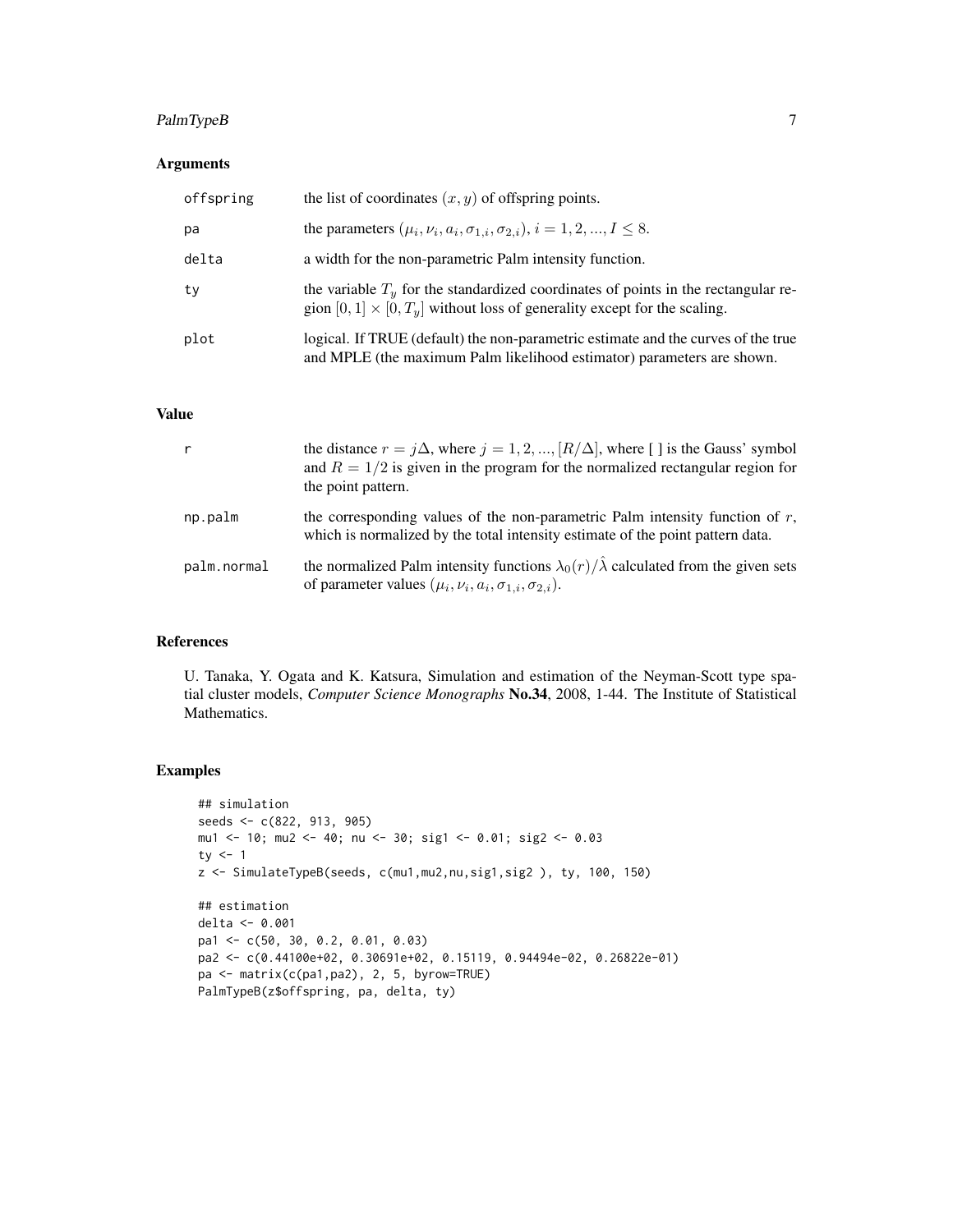<span id="page-7-1"></span><span id="page-7-0"></span>

# Description

Calculate the non-parametric Palm intensity function of Type C Model estimated directly from a set of point pattern data.

# Usage

PalmTypeC(offspring, pa, delta, ty, plot=TRUE)

# Arguments

| offspring | the list of coordinates $(x, y)$ of offspring points.                                                                                                                   |
|-----------|-------------------------------------------------------------------------------------------------------------------------------------------------------------------------|
| pa        | the parameters $(\lambda_i, \nu_{1,i}, a_i, \sigma_{1,i}, \sigma_{2,i}), i = 1, 2, , I \le 8$ .                                                                         |
| delta     | a width for the non-parametric Palm intensity function.                                                                                                                 |
| tv        | the variable $Ty$ for the standardized coordinates of points in the rectangular re-<br>gion $[0, 1] \times [0, T_u]$ without loss of generality except for the scaling. |
| plot      | logical. If TRUE (default) the non-parametric estimate and the curves of the true<br>and MPLE (the maximum Palm likelihood estimator) parameters are shown.             |

## Value

|             | the distance $r = j\Delta$ , where $j = 1, 2, , [R/\Delta]$ , where [] is the Gauss' symbol<br>and $R = 1/2$ is given in the program for the normalized rectangular region for<br>the point pattern. |
|-------------|------------------------------------------------------------------------------------------------------------------------------------------------------------------------------------------------------|
| np.palm     | the corresponding values of the non-parametric Palm intensity function of $r$ ,<br>which is normalized by the total intensity estimate of the point pattern data.                                    |
| palm.normal | the normalized Palm intensity functions $\lambda_0(r)/\hat{\lambda}$ calculated from the given sets<br>of parameter values $(\lambda_i, \nu_{1,i}, a_i, \sigma_{1,i}, \sigma_{2,i}).$                |

# References

U. Tanaka, Y. Ogata and K. Katsura, Simulation and estimation of the Neyman-Scott type spatial cluster models, *Computer Science Monographs* No.34, 2008, 1-44. The Institute of Statistical Mathematics.

#### Examples

```
## simulation
seeds <- c(822, 913, 905)
mu1 <- 5; nu1 <- 30; sig1 <- 0.01
mu2 <- 9; nu2 <- 150; sig2 <- 0.05
ty <-1z <- SimulateTypeC(seeds, c(mu1,nu1,sig1), c(mu2,nu2,sig2), ty, 200, 300)
```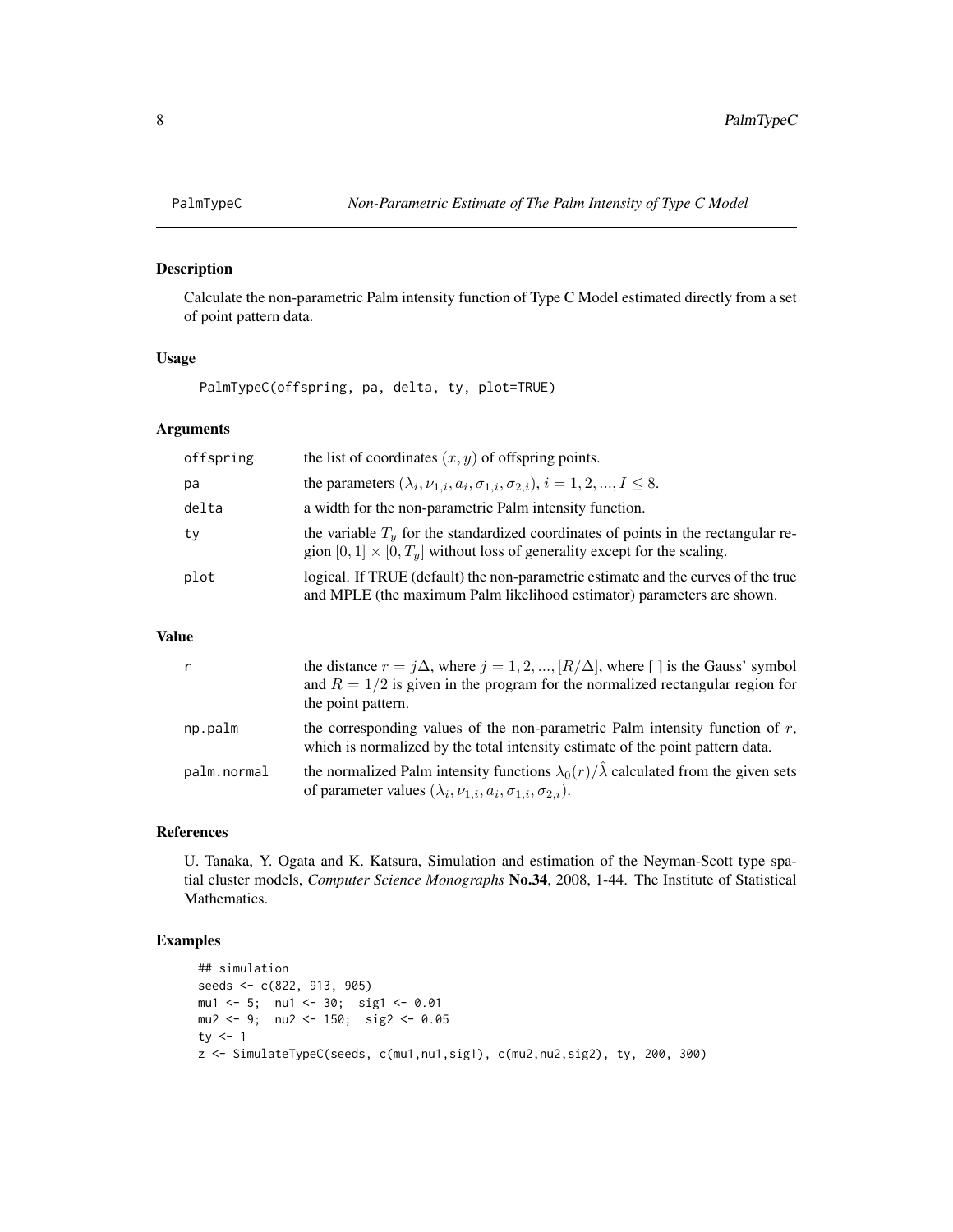#### <span id="page-8-0"></span>SimplexIP 99

```
## estimation
delta <- 0.001
pa1 <- c(1500, 30, 0.1, 0.01, 0.05)
pa2 <- c(0.1281e+04, 0.43134e+02, 0.30049, 0.14926e-01, 0.51719e-01)
pa <- matrix(c(pa1,pa2), 2, 5, byrow=TRUE)
PalmTypeC(z$offspring, pa, delta, ty)
```
<span id="page-8-1"></span>SimplexIP *Parameter estimation of The Inverse-Power Type*

# Description

Parameter estimation of the inverse-power type via numerical calculation of the Ripley's K-function.

## Usage

SimplexIP(offspring, pa, ty=1, x2, skip=1, eps=0.1e-2, process=0, plot=TRUE)

#### Arguments

| offspring | the list of coordinates $(x, y)$ of offspring points.                                                                                                                                                                                                  |
|-----------|--------------------------------------------------------------------------------------------------------------------------------------------------------------------------------------------------------------------------------------------------------|
| pa        | the initial guesses of the parameters $(\mu, \nu, p, c)$ .                                                                                                                                                                                             |
| ty        | the variable $T_u$ for the standardized coordinates of points in the rectangular re-<br>gion $[0, 1] \times [0, Ty]$ without loss of generality except for the scaling.                                                                                |
| x2        | upper limit value in place of $\infty$ in the integral in distribution function below.                                                                                                                                                                 |
| skip      | the variable for the fast likelihood but rough approximation of the initial es-<br>timates. The skip calculate the Palm intensity function in the log-likelihood<br>function for every skip-th $r_{ij}$ in the ordered distances of the pairs i and j. |
| eps       | the optimization procedure is iterated at most 1000 times until stder r becomes<br>smaller than eps.                                                                                                                                                   |
| process   | repot the process of minimizing. Allowed values are                                                                                                                                                                                                    |

0 : no report.

- 1 : output the process of minimizing the negative Palm log-likelihood function until the values converge to the MPLE values for given data.
- 2 : output the process of optimizing by the simplex with the normalized parameters depending on pa. The actual estimates are obtained by the indicated x-values times pa.
- 3 : output the both processes.

plot plot the process of optimizing by the simplex with the normalized parameters depending on pa.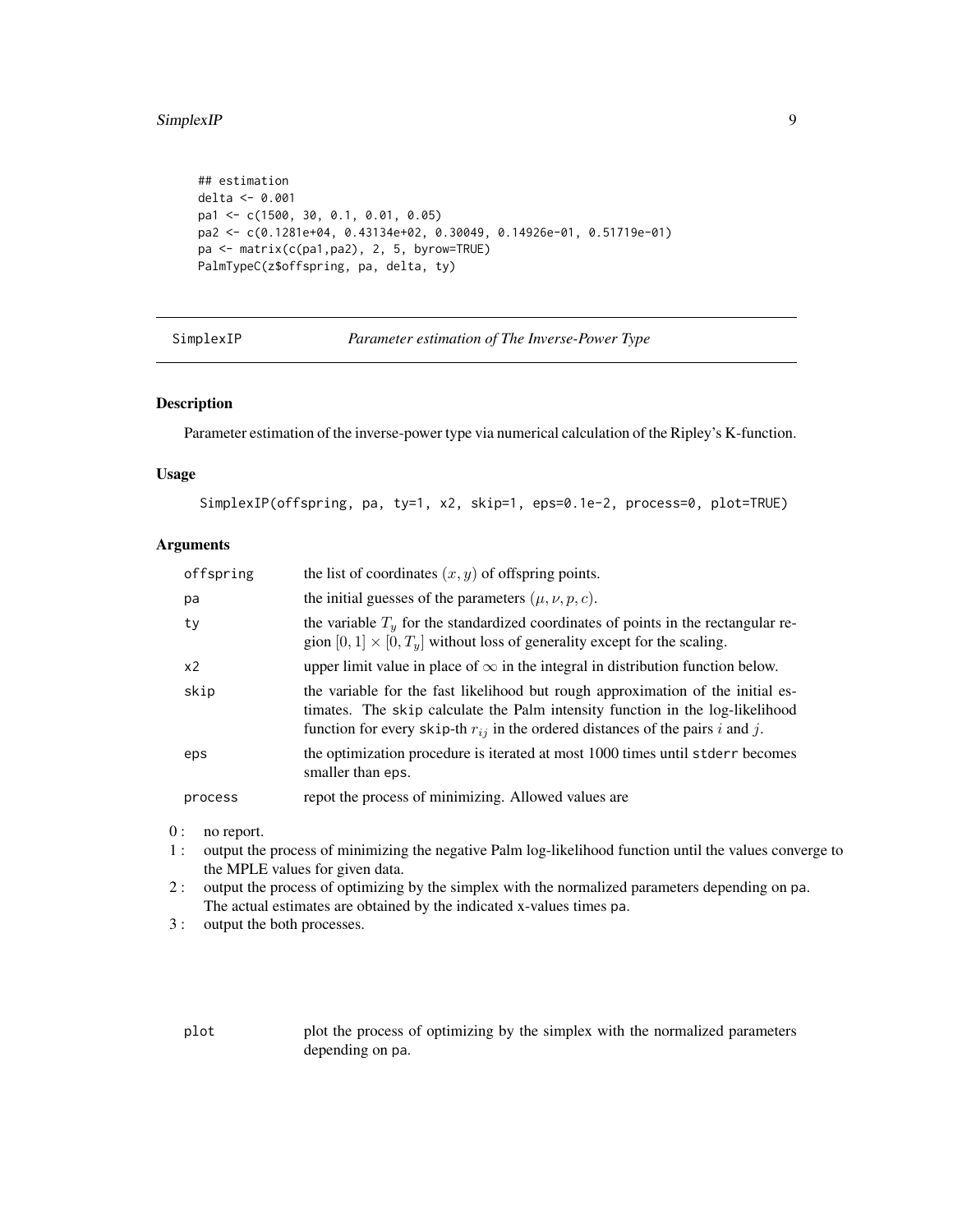<span id="page-9-0"></span>

| the minimized -log L in the process of minimizing the negative Palm log-likelihood<br>function.                                                                                                                                |
|--------------------------------------------------------------------------------------------------------------------------------------------------------------------------------------------------------------------------------|
| the MPLE (maximum Palm likelihood estimator) values corresponding to the<br>above logl.palm.                                                                                                                                   |
| the minimized -log L by the simplex method.                                                                                                                                                                                    |
| the standard deviations among function values of the vertices $x(i)$ of the sim-<br>plex.                                                                                                                                      |
| the values of the corresponding normalized parameters $x(i)$ , the last values<br>show the normalized variables corresponding to the MPLE (the maximum Palm<br>likelihood estimator) values relative to the initial estimates. |
|                                                                                                                                                                                                                                |

# Note

SimplexIP and SimplexTypeA have to use numerical integration and difference to compute the functions, which need very long c.p.u. time in the minimization procedure.

#### References

U. Tanaka, Y. Ogata and K. Katsura, Simulation and estimation of the Neyman-Scott type spatial cluster models, *Computer Science Monographs* No.34, 2008, 1-44. The Institute of Statistical Mathematics.

# Examples

```
## simulation
seeds <- c(822, 913, 905)
mu <- 50; nu <- 30; p <- 1.5; c <- 0.005
z <- SimulateIP(seeds, c(mu,nu,p,c))
## Not run:
  ## estimation
  ## need very long c.p.u time in the minimization procedure
  SimplexIP(z$offspring, c(mu,nu,p,c), x2=0.3, skip=100, process=3)
```
## End(Not run)

<span id="page-9-1"></span>SimplexThomas *Parameter estimation of The Thomas Model*

# Description

Parameter estimation of the Thomas model by using the Palm log-likelihood function.

#### Usage

```
SimplexThomas(offspring, pa, ty=1, eps=0.1e-2, process=0, plot=TRUE)
```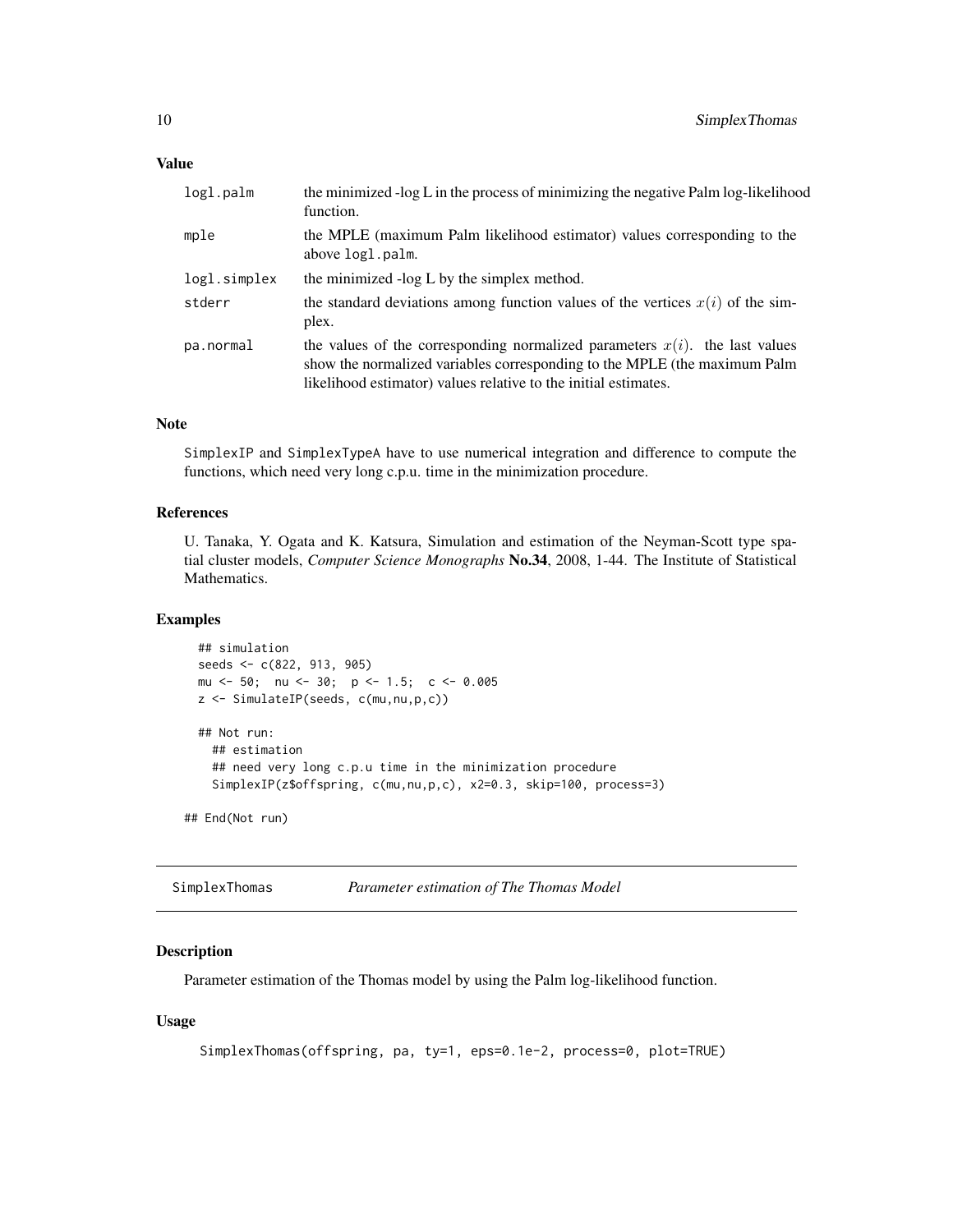# SimplexThomas 11

# Arguments

| offspring | the list of coordinates $(x, y)$ of offspring points.                                                                                                                   |
|-----------|-------------------------------------------------------------------------------------------------------------------------------------------------------------------------|
| pa        | the initial guesses of the parameters $(\mu, \nu, \sigma)$ .                                                                                                            |
| ty        | the variable $Ty$ for the standardized coordinates of points in the rectangular re-<br>gion $[0, 1] \times [0, T_u]$ without loss of generality except for the scaling. |
| eps       | the optimization procedure is iterated at most 1000 times until stderr becomes<br>smaller than eps.                                                                     |
| process   | repot the process of minimizing. Allowed values are                                                                                                                     |

0 : no report.

- 1 : output the process of minimizing the negative Palm log-likelihood function until the values converge to the MPLE values for given data.
- 2 : output the process of optimizing by the simplex with the normalized parameters depending on pa. The actual estimates are obtained by the indicated x-values times pa.
- 3 : output the both processes.

| plot | plot the process of optimizing by the simplex with the normalized parameters |
|------|------------------------------------------------------------------------------|
|      | depending on pa.                                                             |

## Details

The Palm intensity function of the Thomas model is calculated as follows:

For any  $r \geq 0$ ,

$$
\lambda_0(r) = \mu \nu + \frac{\nu}{4\pi\sigma^2} \exp\left(-\frac{r^2}{4\sigma^2}\right).
$$

The Palm log-likelihood function of the Thomas model is analytically calculated as follows:

$$
\log L(\mu, \nu, \sigma) = \sum_{\{i, j; i \neq j, r_{ij} < R\}} \log \nu \left\{ \mu + \frac{1}{4\pi\sigma^2} \exp\left(-\frac{r_{ij}^2}{4\sigma^2}\right) \right\}
$$
\n
$$
-N(W)\nu \left\{ \pi\mu R^2 + 1 - \exp\left(-\frac{R^2}{4\sigma^2}\right) \right\},
$$

with  $R = 1/2$  which means the half of the  $t_x$  (TX) in side length of the normalized rectangular.

#### Value

| logl.palm    | the minimized -log L in the process of minimizing the negative Palm log-likelihood<br>function. |
|--------------|-------------------------------------------------------------------------------------------------|
| mple         | the MPLE (maximum Palm likelihood estimator) values corresponding to the<br>above logl.palm.    |
| logl.simplex | the minimized -log L by the simplex method.                                                     |
| stderr       | the standard deviation.                                                                         |
| pa.normal    | the normalized variables corresponding to the MPLE values relative to the initial<br>estimates. |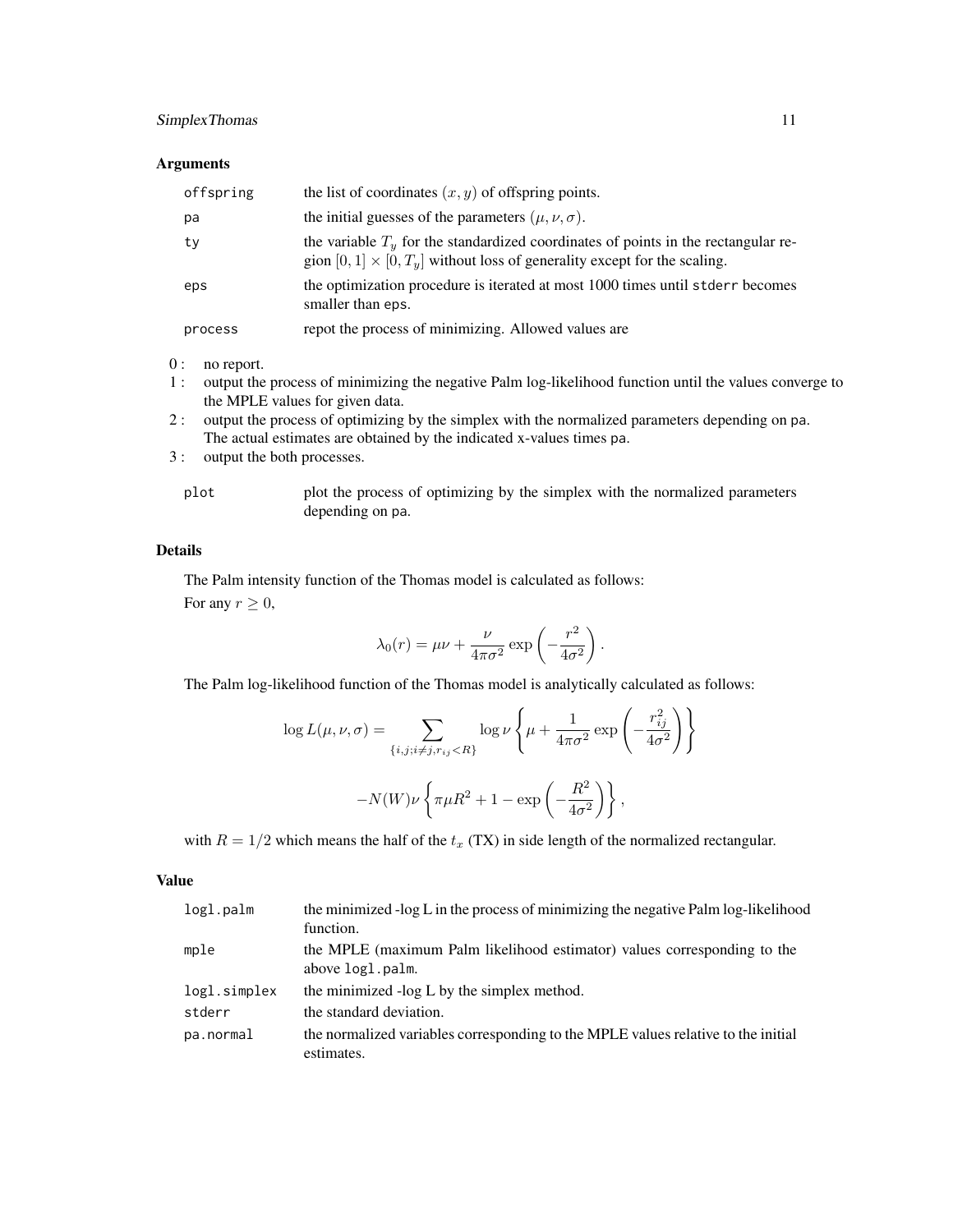# <span id="page-11-0"></span>References

U. Tanaka, Y. Ogata and K. Katsura, Simulation and estimation of the Neyman-Scott type spatial cluster models, *Computer Science Monographs* No.34, 2008, 1-44. The Institute of Statistical Mathematics.

#### Examples

```
## simulation
seeds <- c(822, 913, 905)
mu <- 50; nu <- 30; sig <- 0.03
z <- SimulateThomas(seeds, c(mu,nu,sig))
## Not run:
  ## estimation
  ## need long c.p.u time in the minimization procedure
  SimplexThomas(z$offspring, c(mu,nu,sig), process=3)
```
## End(Not run)

<span id="page-11-1"></span>SimplexTypeA *Parameter estimation of Type A model*

# Description

Parameter estimation of type A model via numerical calculation of the Ripley's K-function.

#### Usage

SimplexTypeA(offspring, pa, ty=1, x2, skip=1, eps=0.1e-2, process=0, plot=TRUE)

#### Arguments

| offspring | the list of coordinates $(x, y)$ of offspring points.                                                                                                                                                                                                 |
|-----------|-------------------------------------------------------------------------------------------------------------------------------------------------------------------------------------------------------------------------------------------------------|
| pa        | the initial guesses of the parameters $(\mu, \nu, a, \sigma_1, \sigma_2)$ .                                                                                                                                                                           |
| ty        | the variable $T_y$ for the standardized coordinates of points in the rectangular re-<br>gion $[0, 1] \times [0, T_u]$ without loss of generality except for the scaling.                                                                              |
| x2        | upper limit value in place of $\infty$ in the integral in the distribution function.                                                                                                                                                                  |
| skip      | the variable for the fast likelihood but rough approximation of the initial es-<br>timates. The skip calculate the Palm intensity function in the log-likelihood<br>unction for every skip-th $r_{ij}$ in the ordered distances of the pairs i and j. |
| eps       | the optimization procedure is iterated at most 1000 times until stder r becomes<br>smaller than eps.                                                                                                                                                  |
| process   | repot the process of minimizing. Allowed values are                                                                                                                                                                                                   |

0 : no report.

1 : output the process of minimizing the negative Palm log-likelihood function until the values converge to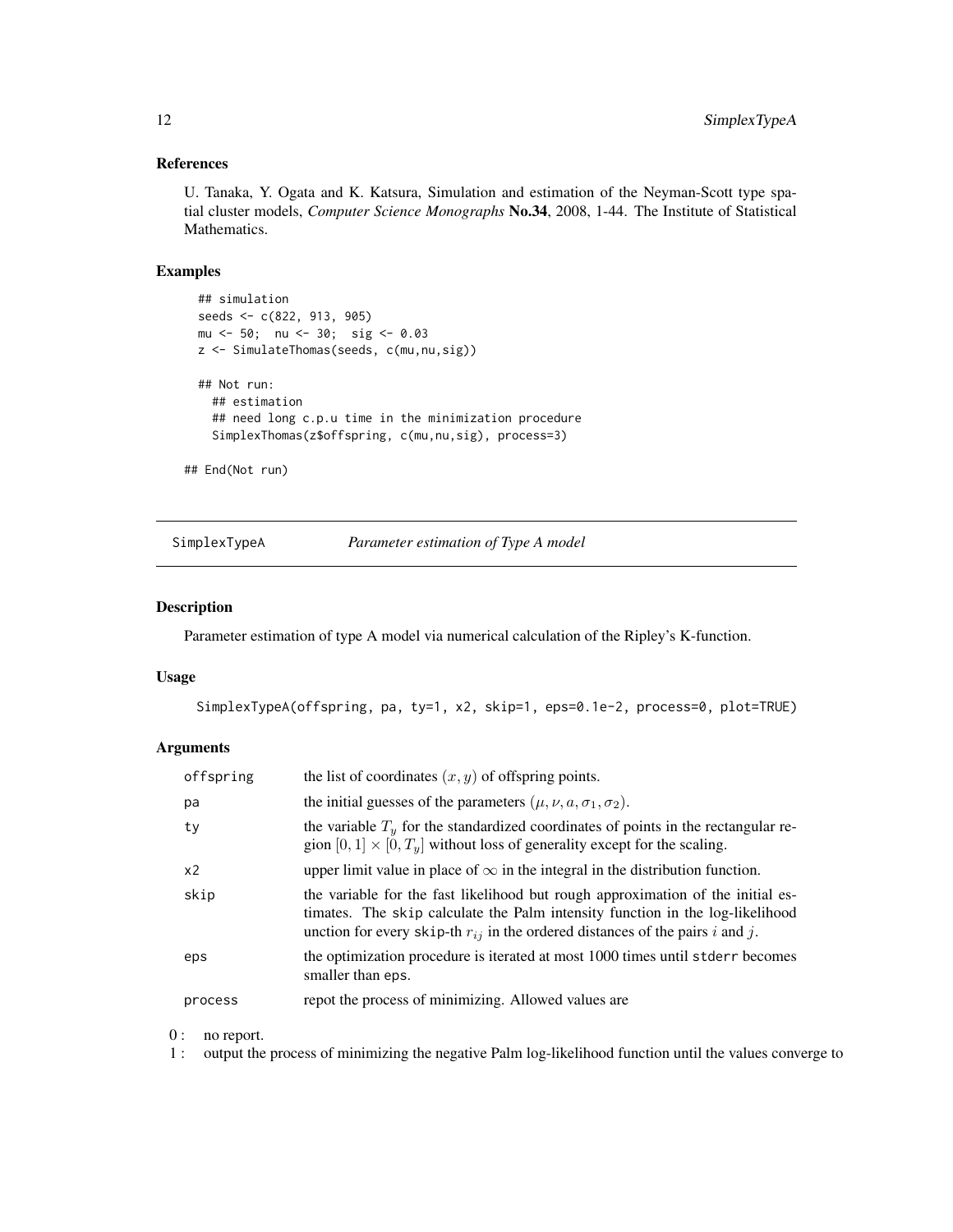# SimplexTypeA 13

the MPLE values for given data.

- 2 : output the process of optimizing by the simplex with the normalized parameters depending on pa. The actual estimates are obtained by the indicated x-values times pa.
- 3 : output the both processes.

| plot | plot the process of optimizing by the simplex with the normalized parameters |
|------|------------------------------------------------------------------------------|
|      | depending on pa.                                                             |

# Value

| logl.palm    | the minimized -log L in the process of minimizing the negative Palm log-likelihood<br>function. |
|--------------|-------------------------------------------------------------------------------------------------|
| mple         | the MPLE (maximum Palm likelihood estimator) values corresponding to the<br>above logl.palm.    |
| logl.simplex | the minimized -log L by the simplex method.                                                     |
| stderr       | the standard deviations.                                                                        |
| pa.normal    | the normalized variables corresponding to the MPLE values relative to the initial<br>estimates. |

## Note

SimplexIP and SimplexTypeA have to use numerical integration and difference to compute the functions, which need very long c.p.u. time in the minimization procedure.

#### References

U. Tanaka, Y. Ogata and K. Katsura, Simulation and estimation of the Neyman-Scott type spatial cluster models, *Computer Science Monographs* No.34, 2008, 1-44. The Institute of Statistical Mathematics.

#### Examples

```
## simulation
seeds <- c(822, 913, 905)
mu <- 50; nu <- 30; a <- 0.3; sig1 <- 0.005; sig2 <- 0.1
z <- SimulateTypeA(seeds, c(mu,nu,a,sig1,sig2), pmax=100, omax=150)
## Not run:
  ## estimation
  ## need very long c.p.u time in the minimization procedure
  SimplexTypeA(z$offspring, c(mu,nu,a,sig1,sig2), x2=0.3, skip=1000, process=3)
```
## End(Not run)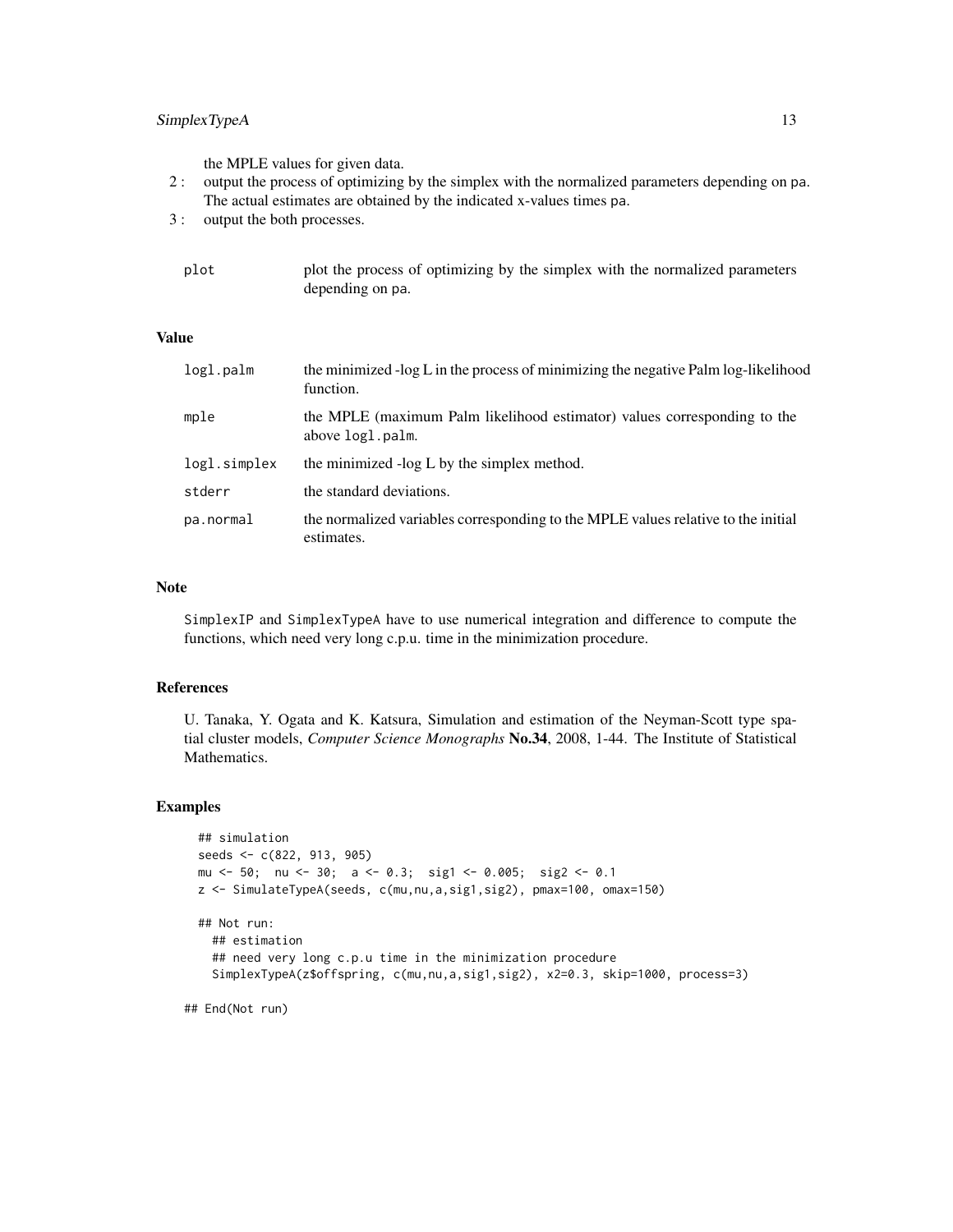<span id="page-13-1"></span><span id="page-13-0"></span>

#### Description

Parameter estimation of Type B Model by using The Palm Log-Likelihood Function.

## Usage

SimplexTypeB(offspring, pa, ty=1, eps=0.1e-2, process=0, plot=TRUE)

#### Arguments

| offspring | the list of coordinates $(x, y)$ of offspring points.                                                                                                                   |
|-----------|-------------------------------------------------------------------------------------------------------------------------------------------------------------------------|
| pa        | the initial guesses of the parameters $(\mu_1, \mu_2, \nu, \sigma_1, \sigma_2)$ .                                                                                       |
| tv        | the variable $Ty$ for the standardized coordinates of points in the rectangular re-<br>gion $[0, 1] \times [0, T_u]$ without loss of generality except for the scaling. |
| eps       | the optimization procedure is iterated at most 1000 times until stderr becomes<br>smaller than eps.                                                                     |
| process   | repot the process of minimizing. Allowed values are                                                                                                                     |

- 0 : no report.
- 1 : output the process of minimizing the negative Palm log-likelihood function until the values converge to the MPLE values for given data.
- 2 : output the process of optimizing by the simplex with the normalized parameters depending on pa. The actual estimates are obtained by the indicated x-values times pa.
- 3 : output the both processes.

plot plot the process of optimizing by the simplex with the normalized parameters depending on pa.

# Details

The Palm intensity function of the Type B model is calculated as follows: For any  $r \geq 0$ ,

$$
\lambda_0(r) = \lambda + \frac{\nu}{4\pi} \left\{ \frac{a}{\sigma_1^2} \exp\left(-\frac{r^2}{4\sigma_1^2}\right) + \frac{(1-a)}{\sigma_2^2} \exp\left(-\frac{r^2}{4\sigma_2^2}\right) \right\},\,
$$

where  $\lambda = \nu(\mu_1 + \mu_2)$  is the total population size and  $a = \mu_1/(\mu_1 + \mu_2)$  is the ratio of the parent points of the smaller sized cluster to the total ones.

The Palm log-likelihood function of the Type B model is analytically calculated as follows:

 $\log L(\lambda, \alpha, \beta, \sigma_1, \sigma_2)$ 

$$
= \sum_{\{i,j;i\neq j,r_{ij} < R\}} \log \left[ \lambda + \frac{1}{4\pi} \left\{ \frac{\alpha}{\sigma_1^2} \exp\left( -\frac{r_{ij}^2}{4\sigma_1^2} \right) + \frac{\beta}{\sigma_2^2} \exp\left( -\frac{r_{ij}^2}{4\sigma_2^2} \right) \right\} \right]
$$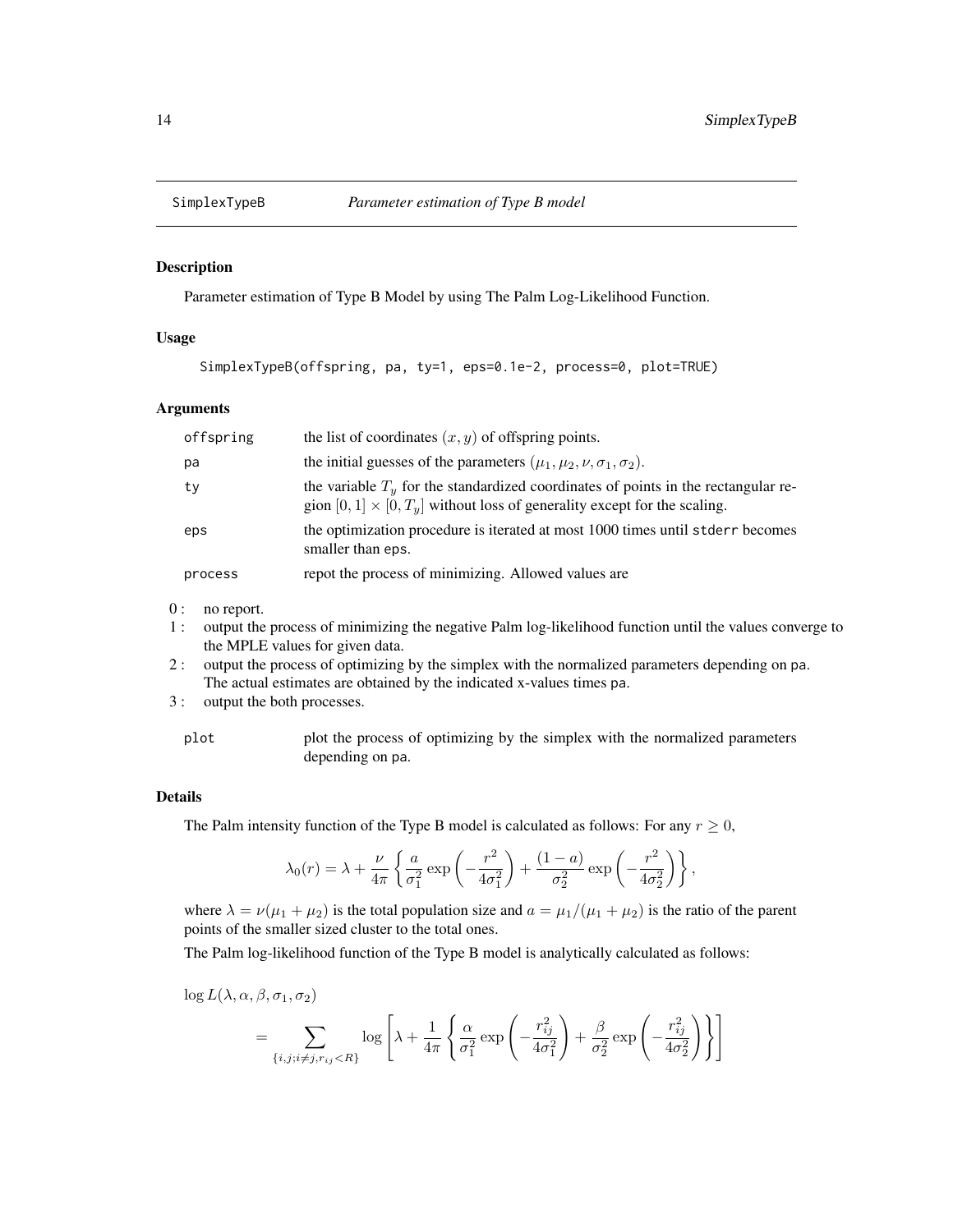# <span id="page-14-0"></span>SimplexTypeC 15

$$
-N(W)\left[\pi R^2\lambda+\alpha\left\{1-\exp\left(-\frac{R^2}{4\sigma_1^2}\right)\right\}+\beta\left\{1-\exp\left(-\frac{R^2}{4\sigma_2^2}\right)\right\}\right],
$$

with  $R = 1/2$ , where  $\alpha = a\nu$  and  $\beta = (1 - a)\nu$ .

### Value

| logl.palm    | the minimized -log L in the process of minimizing the negative Palm log-likelihood<br>function. |
|--------------|-------------------------------------------------------------------------------------------------|
| mple         | the MPLE (maximum Palm likelihood estimator) values corresponding to the<br>above logl.palm.    |
| logl.simplex | the minimized -log L by the simplex method.                                                     |
| stderr       | the standard deviations.                                                                        |
| pa.normal    | the normalized variables corresponding to the MPLE values relative to the initial<br>estimates. |

# References

U. Tanaka, Y. Ogata and K. Katsura, Simulation and estimation of the Neyman-Scott type spatial cluster models, *Computer Science Monographs* No.34, 2008, 1-44. The Institute of Statistical Mathematics.

# Examples

```
## simulation
seeds <- c(822, 913, 905)
mu1 <- 10; mu2 <- 40; nu <- 30; sig1 <- 0.01; sig2 <- 0.03
z <- SimulateTypeB(seeds, c(mu1,mu2,nu,sig1,sig2), pmax=100, omax=150)
## Not run:
  ## estimation
  ## need very long c.p.u time in the minimization procedure
  SimplexTypeB(z$offspring, c(mu1,mu2,nu,sig1,sig2), process=3)
```
## End(Not run)

<span id="page-14-1"></span>SimplexTypeC *Parameter estimation of Type C model*

# Description

Parameter estimation of Type C Model by using The Palm Log-Likelihood Function.

# Usage

```
SimplexTypeC(offspring, pa1, pa2, ty=1, eps=0.1e-2, process=0, plot=TRUE)
```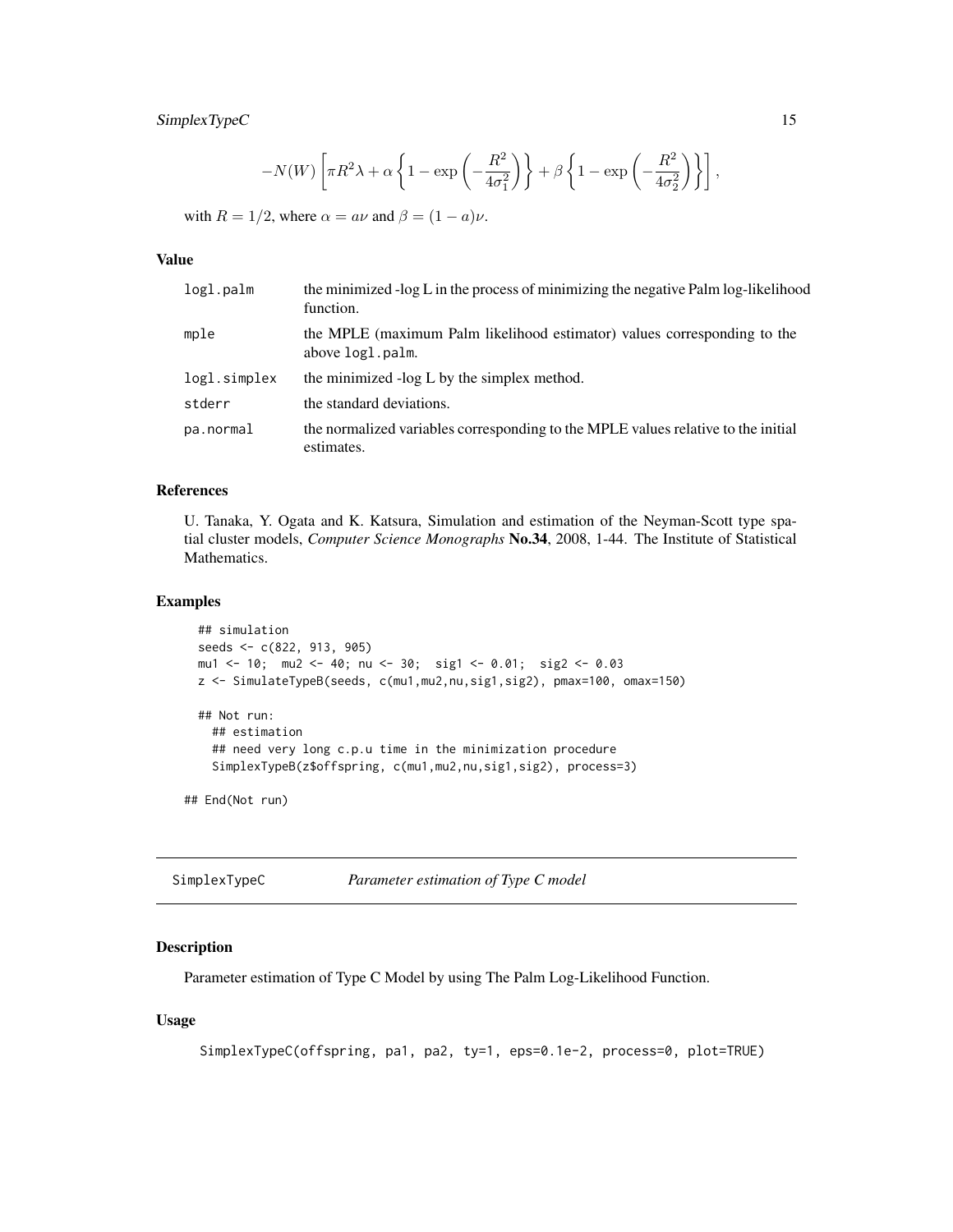#### Arguments

| offspring | the list of coordinates $(x, y)$ of offspring points.                                                                                                                    |
|-----------|--------------------------------------------------------------------------------------------------------------------------------------------------------------------------|
| pa1       | the initial guesses of the parameters $(\mu_1, \nu_1, \sigma_1)$ .                                                                                                       |
| pa2       | the initial guesses of the parameters $(\mu_2, \nu_2, \sigma_2)$ .                                                                                                       |
| ty        | the variable $T_u$ for the standardized coordinates of points in the rectangular re-<br>gion $[0, 1] \times [0, T_y]$ without loss of generality except for the scaling. |
| eps       | the optimization procedure is iterated at most 1000 times until stderr becomes<br>smaller than eps.                                                                      |
| process   | repot the process of minimizing. Allowed values are                                                                                                                      |

- 0 : no report.
- 1 : output the process of minimizing the negative Palm log-likelihood function until the values converge to the MPLE values for given data.
- 2 : output the process of optimizing by the simplex with the normalized parameters depending on pa. The actual estimates are obtained by the indicated x-values times pa.
- 3 : output the both processes.

| plot | plot the process of optimizing by the simplex with the normalized parameters |
|------|------------------------------------------------------------------------------|
|      | depending on pa.                                                             |

# Details

The Palm intensity function of the Type C model is calculated as follows: For any  $r \geq 0$ ,

$$
\lambda_0(r)=\lambda+\frac{1}{4\pi}\left\{\frac{a\nu_1}{\sigma_1^2}\exp\left(-\frac{r^2}{4\sigma_1^2}\right)+\frac{(1-a)\nu_2}{\sigma_2^2}\exp\left(-\frac{r^2}{4\sigma_2^2}\right)\right\},
$$

where  $\lambda = \mu_1 \nu_1 + \mu_2 \nu_2$  is the total population size and  $a = \mu_1 \nu_1 / \lambda$  is the ratio of the all offspring points of smaller sized cluster to the total population size.

The Palm log-likelihood function of the Type C model is analytically calculated as follows:

 $\log L(\lambda, \alpha, \beta, \sigma_1, \sigma_2)$ 

$$
= \sum_{\{i,j;i\neq j,r_{ij} < R\}} \log \left[ \lambda + \frac{1}{4\pi} \left\{ \frac{\alpha}{\sigma_1^2} \exp\left( -\frac{r_{ij}^2}{4\sigma_1^2} \right) + \frac{\beta}{\sigma_2^2} \exp\left( -\frac{r_{ij}^2}{4\sigma_2^2} \right) \right\} \right]
$$

$$
-N(W)\left[\pi R^2\lambda + \alpha \left\{1 - \exp\left(-\frac{R^2}{4\sigma_1^2}\right)\right\} + \beta \left\{1 - \exp\left(-\frac{R^2}{4\sigma_2^2}\right)\right\}\right],
$$

with  $R = 1/2$ , where  $\alpha = a\nu_1$  and  $\beta = (1 - a)\nu_2$ .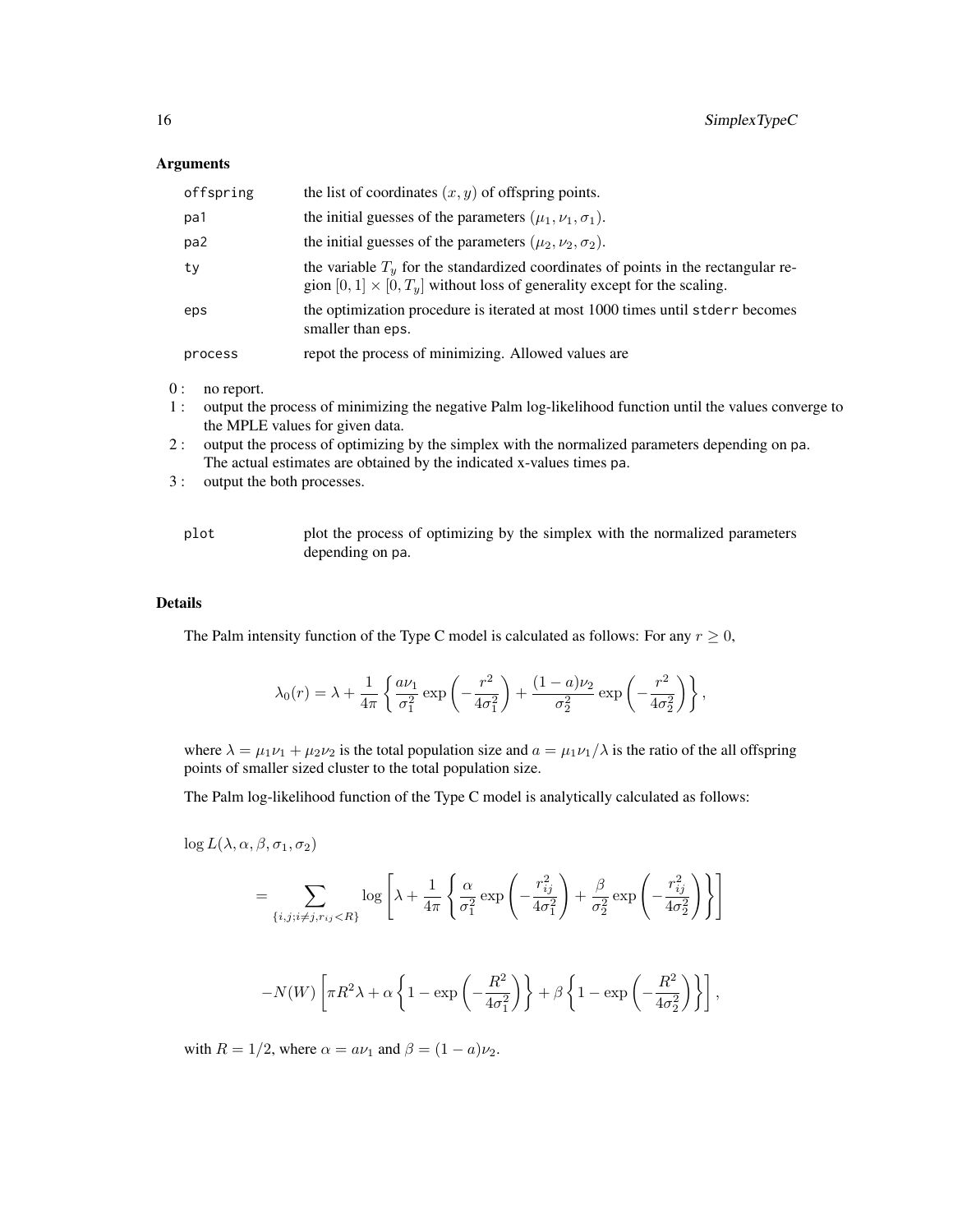#### <span id="page-16-0"></span>SimulateIP 17

# Value

| logl.palm    | the minimized -log L in the process of minimizing the negative Palm log-likelihood<br>function. |
|--------------|-------------------------------------------------------------------------------------------------|
| mple         | the MPLE (maximum Palm likelihood estimator) values corresponding to the<br>above logl.palm.    |
| logl.simplex | the minimized -log L by the simplex method.                                                     |
| stderr       | the standard deviations.                                                                        |
| pa.normal    | the normalized variables corresponding to the MPLE values relative to the initial<br>estimates. |

# References

U. Tanaka, Y. Ogata and K. Katsura, Simulation and estimation of the Neyman-Scott type spatial cluster models, *Computer Science Monographs* No.34, 2008, 1-44. The Institute of Statistical Mathematics.

# Examples

```
## simulation
 seeds <- c(822, 913, 905)
 mu1 <- 5; nu1 <- 30; sig1 <- 0.01
 mu2 <- 9; nu2 <- 150; sig2 <- 0.05
 z <- SimulateTypeC(seeds, c(mu1,nu1,sig1), c(mu2,nu2,sig2), pmax=200, omax=300)
 ## Not run:
    ## estimation
   ## need long c.p.u time in the minimization procedure
   SimplexTypeC(z$offspring, c(mu1,nu1,sig1), c(mu2,nu2,sig2), process=3)
## End(Not run)
```
<span id="page-16-1"></span>

SimulateIP *Simulation of the Inverse-Power Type Model*

# Description

Simulation of the Inverse-Power Type Model.

# Usage

```
SimulateIP(seeds, pa, ty=1, pmax=100, omax=3000, plot=TRUE)
```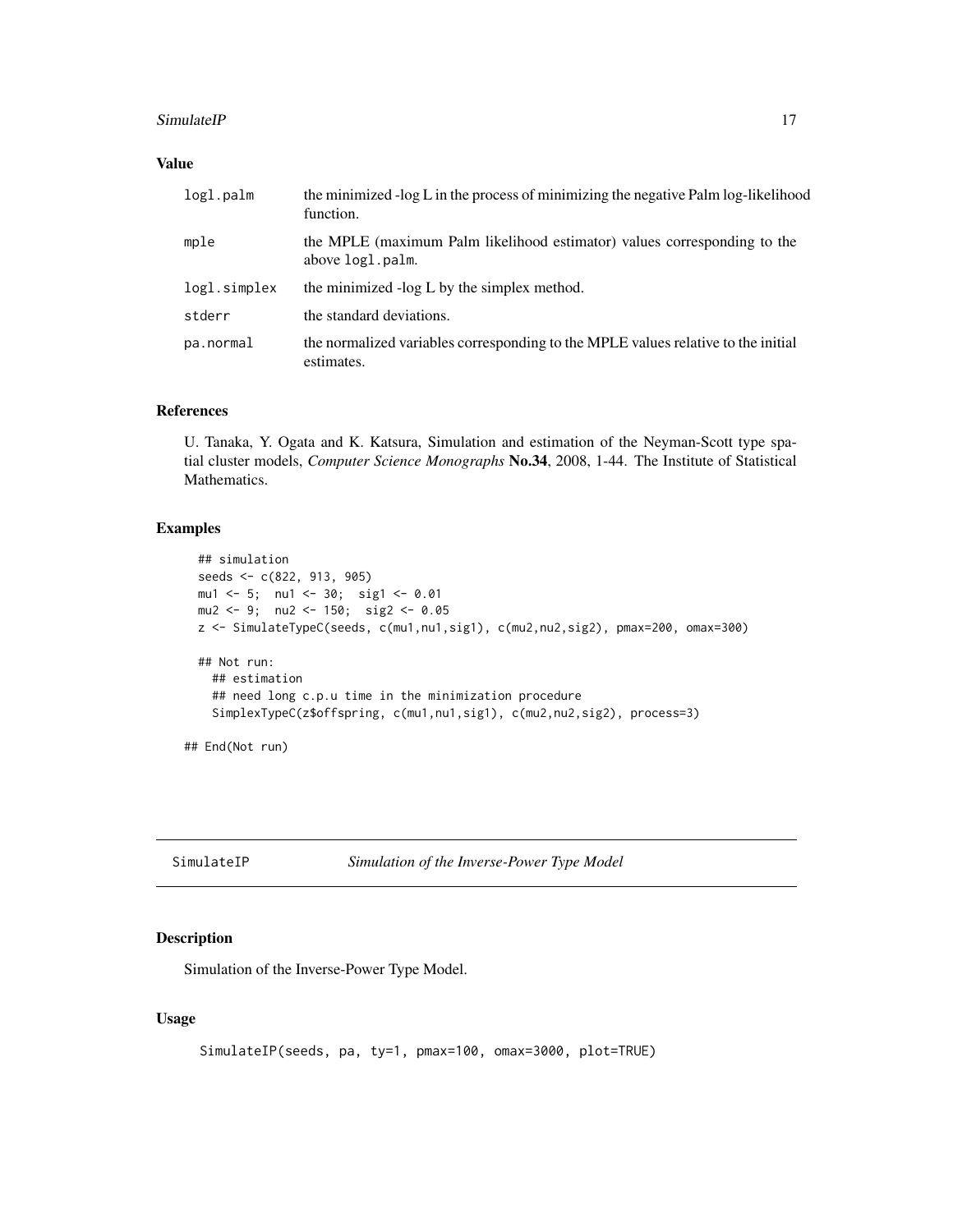#### Arguments

| seeds | the three positive integer variables, which are initial seeds for a sequence of<br>uniform random numbers.                                                              |
|-------|-------------------------------------------------------------------------------------------------------------------------------------------------------------------------|
| рa    | the parameter values $(\mu, \nu, p, c)$ .                                                                                                                               |
| tv    | the variable $Ty$ for the standardized coordinates of points in the rectangular re-<br>gion $[0, 1] \times [0, T_u]$ without loss of generality except for the scaling. |
| pmax  | maximum number of parent points.                                                                                                                                        |
| omax  | maximum number of offspring points.                                                                                                                                     |
| plot  | logical. If TRUE (default) simulated parent points and offspring points are plot-<br>ted.                                                                               |

# Details

Let random variable U be independently and uniformly distributed in [0,1]. For any  $r \geq 0$ ,

$$
Q_{p,c}(r) := \int_0^r q_{p,c}(t)dt
$$
  
=  $c^{p-1}(p-1)\frac{(r+c)^{1-p} - c^{1-p}}{1-p}$   
=  $1 - c^{p-1}(r+c)^{1-p}$ .

Here, we put  $Q_{p,c}(r) = U$ . From this, we have

$$
r = c \{ (1 - U)^{1/(1-p)} - 1 \}.
$$

Similarly, coordinate of the offspring points  $(x_j^i, y_j^i)$ ,  $j = 1, 2, ..., Poisson(v)$  with the inversepower type is given for each  $i = 1, 2, ..., Poisson(\mu)$ ,

$$
x_j^i = x_i^p + r \cos(2\pi U),
$$
  

$$
y_j^i = y_i^p + r \sin(2\pi U),
$$

using series of different uniform random number  $\{U\}$  for different i and j.

#### Value

| n.parents   | the number of simulated parent points.          |
|-------------|-------------------------------------------------|
| parents     | the coordinates of simulated parent points.     |
| n.offspring | the total number of simulated offspring points. |
| offspring   | the coordinates of simulated offspring points.  |

# References

U. Tanaka, Y. Ogata and K. Katsura, Simulation and estimation of the Neyman-Scott type spatial cluster models, *Computer Science Monographs* No.34, 2008, 1-44. The Institute of Statistical Mathematics.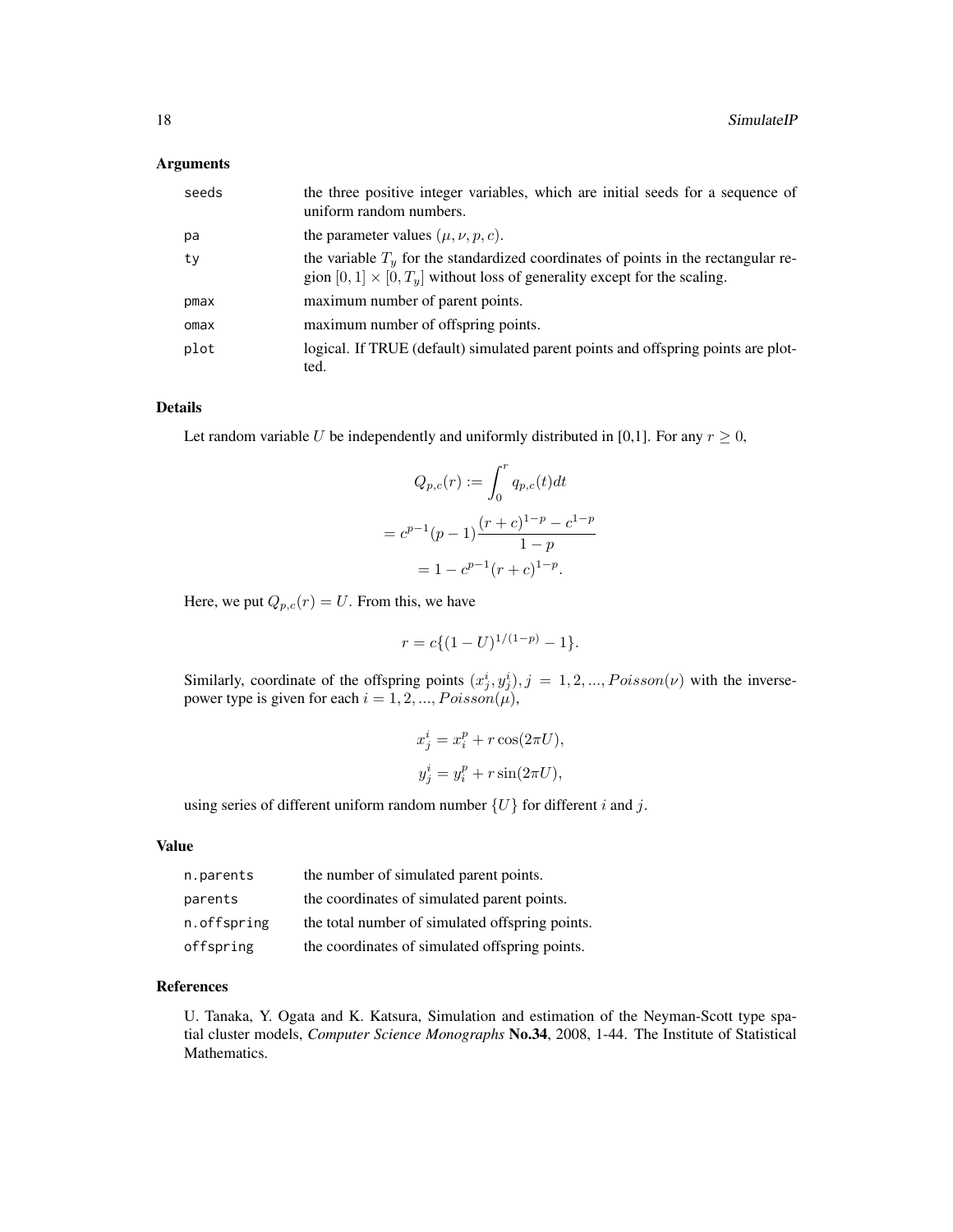# <span id="page-18-0"></span>SimulateThomas 19

# Examples

```
seeds <- c(822, 913, 905)
mu <- 50; nu <- 30; p <- 1.5; c <- 0.005
SimulateIP(seeds, c(mu,nu,p,c))
```
<span id="page-18-1"></span>SimulateThomas *Simulation of the Thomas Model*

# Description

Simulation of the Thomas Model.

#### Usage

```
SimulateThomas(seeds, pa, ty=1, pmax=100, omax=3000, plot=TRUE)
```
#### Arguments

| seeds | the three positive integer variables, which are initial seeds for a sequence of<br>uniform random numbers.                                                              |
|-------|-------------------------------------------------------------------------------------------------------------------------------------------------------------------------|
| pa    | the parameter values ( $\mu$ , $\nu$ , $\sigma$ ).                                                                                                                      |
| ty    | the variable $Ty$ for the standardized coordinates of points in the rectangular re-<br>gion $[0, 1] \times [0, T_y]$ without loss of generality except for the scaling. |
| pmax  | maximum number of parent points.                                                                                                                                        |
| omax  | maximum number of offspring points.                                                                                                                                     |
| plot  | logical. If TRUE (default) simulated parent points and offspring points are plot-<br>ted.                                                                               |

#### Details

Let random variable  $U$  be independently and uniformly distributed in [0,1]. We put

$$
U = \int_0^r q_\sigma(t)dt = 1 - \exp\left(-\frac{r^2}{2\sigma^2}\right).
$$

Then we have

$$
r = \sigma \sqrt{-2\log(1-U)}.
$$

Let  $(x_i^p, y_i^p), i = 1, 2, ..., I$  be a coordinate of each parent point where the integer I is generated from the Poisson random variable  $Poisson(\mu)$  with mean  $\mu$  from now on. Then, for each i, the number of offspring  $J_i$  is generated by the random variable  $Poisson(\nu)$  with mean  $\nu$ . Then, using series of different uniform random numbers  $\{U\}$  for different i and j, the offspring coordinates  $(x_j^i, y_j^i), j = 1, 2, ..., J_i$  is given by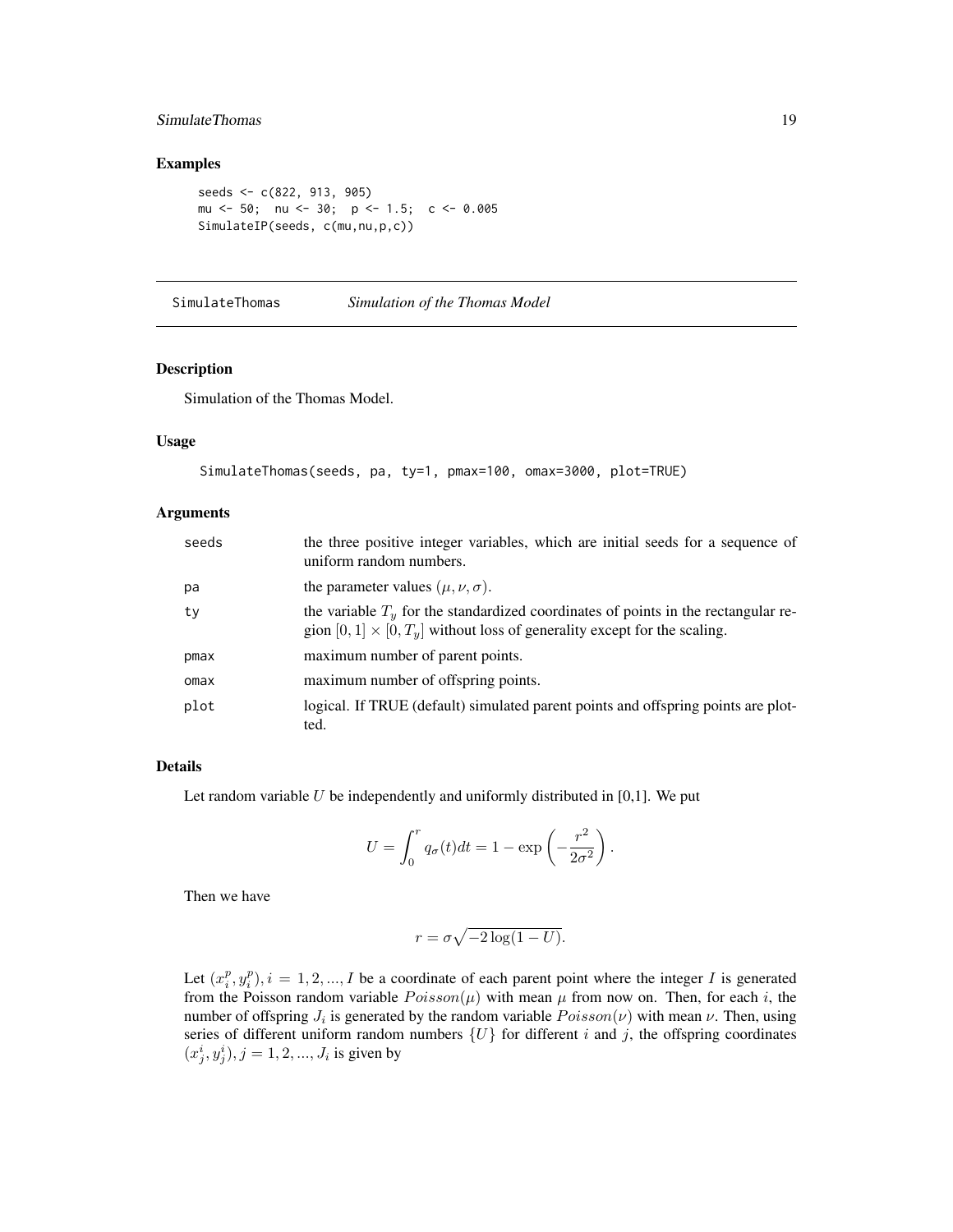$$
x_j^i = x_i^p + r \cos(2\pi U),
$$
  

$$
y_j^i = y_i^p + r \sin(2\pi U),
$$

<span id="page-19-0"></span>owing to the isotropy condition of the distribution.

Given a positive number  $\nu$  and let a sequence of a random variable  $\{U_k\}$  be independently and uniformly distributed in [0,1], the Poisson random number  $M$  is the smallest integer such that

$$
\sum_{k=1}^{M+1} -\log U_k > \nu,
$$

where log represents natural logarithm.

#### Value

| n.parents   | the number of simulated parent points.          |
|-------------|-------------------------------------------------|
| parents     | the coordinates of simulated parent points.     |
| n.offspring | the total number of simulated offspring points. |
| offspring   | the coordinates of simulated offspring points.  |

# References

U. Tanaka, Y. Ogata and K. Katsura, Simulation and estimation of the Neyman-Scott type spatial cluster models, *Computer Science Monographs* No.34, 2008, 1-44. The Institute of Statistical Mathematics.

# Examples

```
seeds <- c(822, 913, 905)
mu <- 50; nu <- 30; sig <- 0.03
SimulateThomas(seeds, c(mu,nu,sig))
```
<span id="page-19-1"></span>SimulateTypeA *Simulation of the Generalized Thomas Model of Type A*

# Description

Simulation of the Generalized Thomas Model of Type A.

# Usage

```
SimulateTypeA(seeds, pa, ty=1, pmax=100, omax=3000, plot=TRUE)
```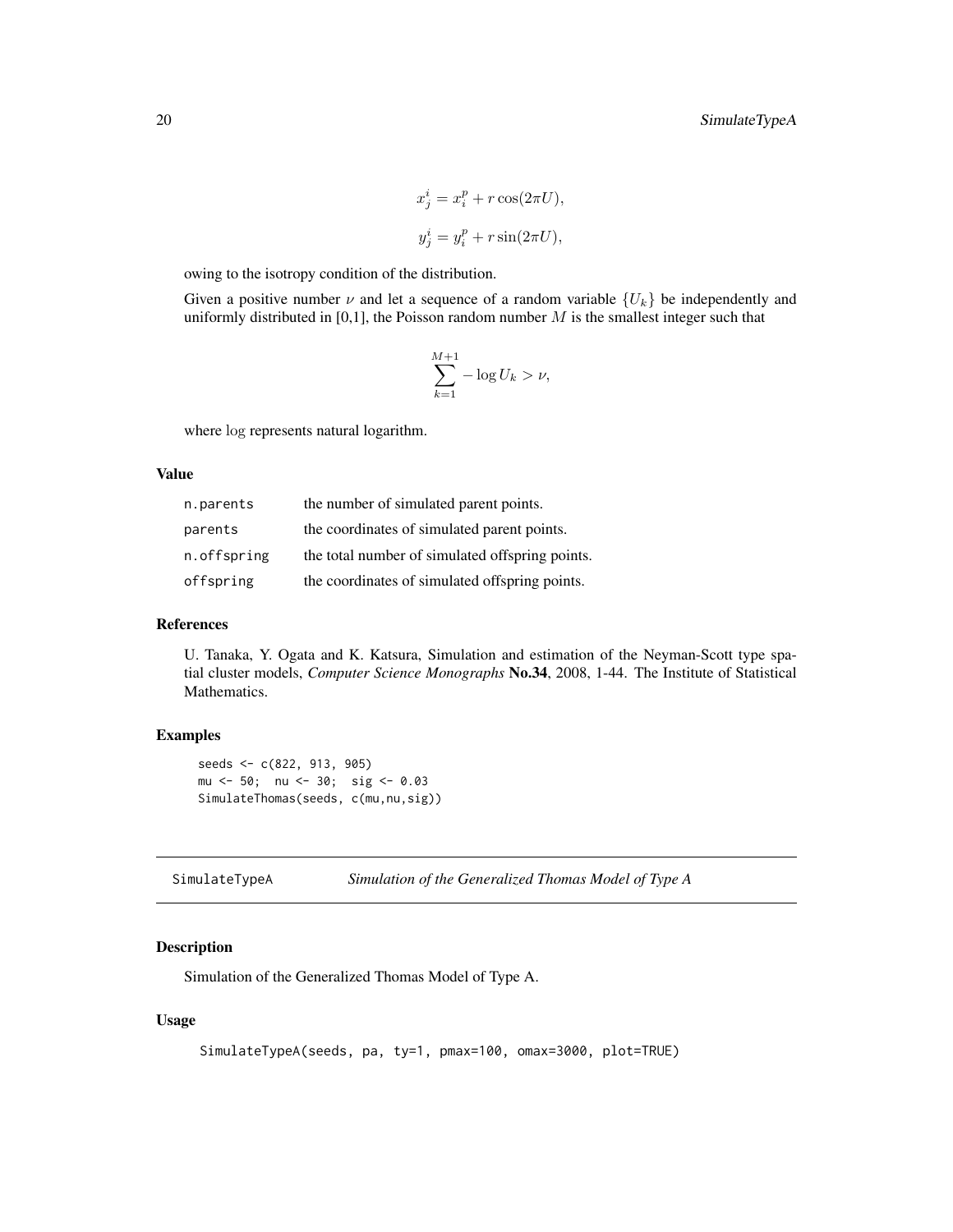# SimulateTypeA 21

#### **Arguments**

| seeds | the three positive integer variables, which are initial seeds for a sequence of<br>uniform random numbers.                                                              |
|-------|-------------------------------------------------------------------------------------------------------------------------------------------------------------------------|
| рa    | the parameter values ( $\mu$ , $\nu$ , $a$ , $\sigma$ <sub>1</sub> , $\sigma$ <sub>2</sub> ) for the random variable Poisson.                                           |
| ty    | the variable $Ty$ for the standardized coordinates of points in the rectangular re-<br>gion $[0, 1] \times [0, T_u]$ without loss of generality except for the scaling. |
| pmax  | maximum number of parent points.                                                                                                                                        |
| omax  | maximum number of offspring points.                                                                                                                                     |
| plot  | logical. If TRUE (default) simulated parent points and offspring points are plot-<br>ted.                                                                               |

#### Details

Parents' configuration and numbers of the offspring cluster sizes are generated by the same way as the Thomas model.

Let random variable  $U_k$ ,  $k = 1, 2$  be independently and uniformly distributed in [0,1]. Then r satisfies as follows:

$$
r = \sigma_1 \sqrt{-2 \log(1 - U_1)}, \ U_2 \le a,
$$
  

$$
r = \sigma_2 \sqrt{-2 \log(1 - U_1)}, \ otherwise.
$$

Then, by the isotropy condition, for  $i = 1, 2, ..., Poisson(\mu)$ , coordinate of the offspring points  $(x_j^i, y_j^i), j = 1, 2, ..., Poisson(\nu)$  is given for each  $i = 1, ..., Poisson(\mu)$ ,

$$
x_j^i = x_i^p + r \cos(2\pi U),
$$
  

$$
y_j^i = y_i^p + r \sin(2\pi U),
$$

using series of different uniform random numbers  $\{U_1, U_2, U\}$  for different i and j.

#### Value

| n.parents   | the number of simulated parent points.          |
|-------------|-------------------------------------------------|
| parents     | the coordinates of simulated parent points.     |
| n.offspring | the total number of simulated offspring points. |
| offspring   | the coordinates of simulated offspring points.  |

#### References

U. Tanaka, Y. Ogata and K. Katsura, Simulation and estimation of the Neyman-Scott type spatial cluster models, *Computer Science Monographs* No.34, 2008, 1-44. The Institute of Statistical Mathematics.

# Examples

```
seeds <- c(822, 913, 905)
mu <- 50; nu <- 30; a <- 0.3; sig1 <- 0.005; sig2 <- 0.1
SimulateTypeA(seeds, c(mu,nu,a,sig1,sig2), pmax=100, omax=150)
```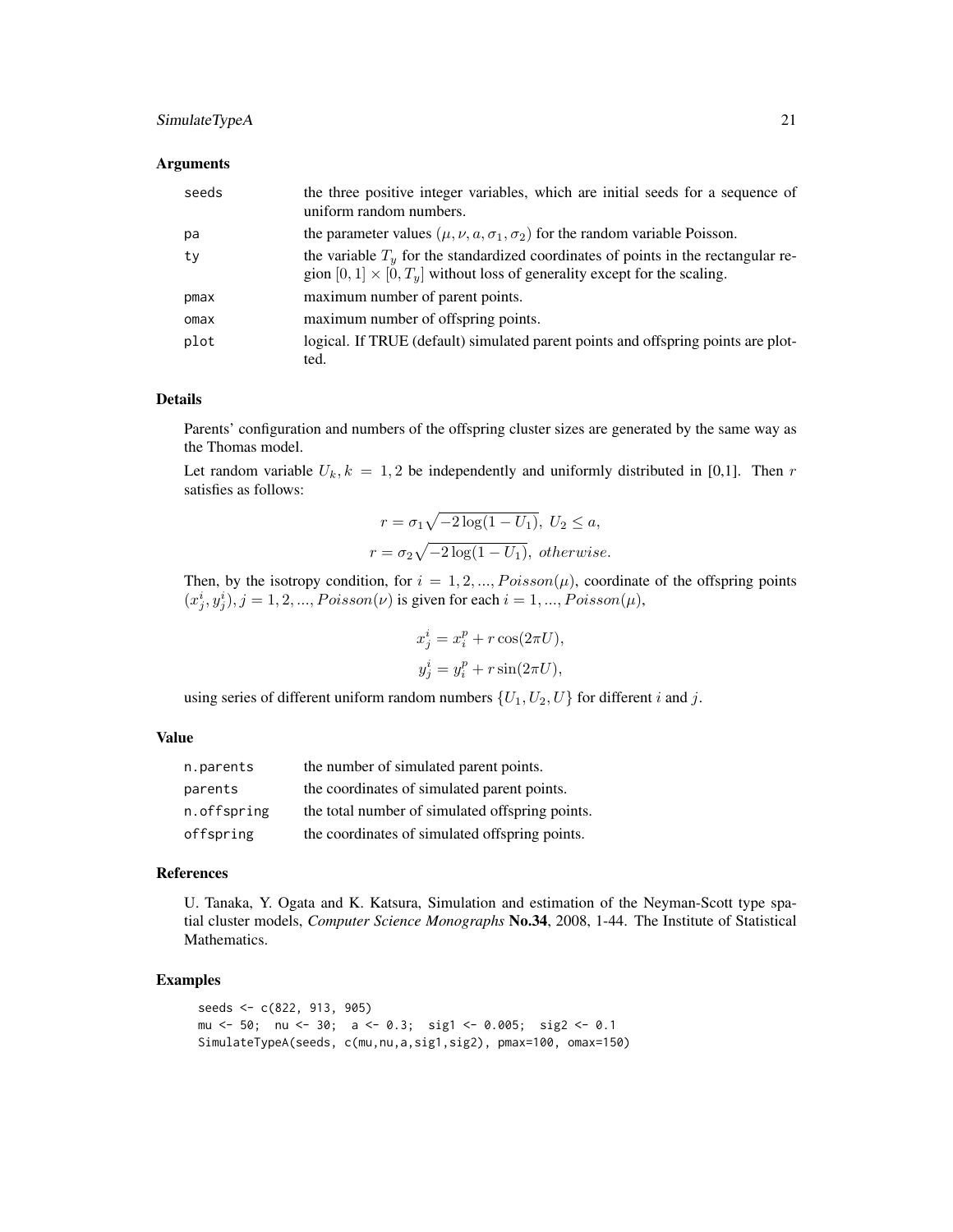<span id="page-21-1"></span><span id="page-21-0"></span>

# Description

Simulation of the Generalized Thomas Model of Type B.

# Usage

```
SimulateTypeB(seeds, pa, ty=1, pmax=100, omax=3000, plot=TRUE)
```
#### Arguments

| seeds | the three positive integer variables, which are initial seeds for a sequence of<br>uniform random numbers.                                                              |
|-------|-------------------------------------------------------------------------------------------------------------------------------------------------------------------------|
| pa    | the parameter values ( $\mu_1, \mu_2, \nu, \sigma_1, \sigma_2$ ) for the random variable Poisson.                                                                       |
| ty    | the variable $Ty$ for the standardized coordinates of points in the rectangular re-<br>gion $[0, 1] \times [0, T_u]$ without loss of generality except for the scaling. |
| pmax  | maximum number of parent points.                                                                                                                                        |
| omax  | maximum number of offspring points.                                                                                                                                     |
| plot  | logical. If TRUE (default) simulated parent points and offspring points are plot-<br>ted.                                                                               |

#### Details

Consider the two type of the Thomas model with parameters  $(\mu_1, \nu, \sigma_1)$  and  $(\mu_2, \nu, \sigma_2)$ . Parents' configuration and numbers of the offspring cluster sizes are generated by the two types of uniformly distributed parents  $(x_i^k, x_i^k)$  with  $i = 1, 2, ..., Poisson(\mu_k)$  for  $k = 1, 2$ , respectively.

Then, using series of different uniform random numbers  $\{U\}$  for different i and j, the offspring coordinates  $(x_j^{k,i}, y_j^{k,i})$  of the parents  $(k, i)$  with  $k = 1, 2$  and  $j = 1, 2, ..., Poisson(\nu)$  is given by

$$
x_j^{k,i} = x_i^k + r_k \cos(2\pi U),
$$
  

$$
y_j^{k,i} = y_i^k + r_k \sin(2\pi U),
$$

where

$$
r_k=\sigma_k\sqrt{-2\log(1-U_k)},\;k=1,2,
$$

with different random numbers  $\{U_k, U\}$  for different k, i, and j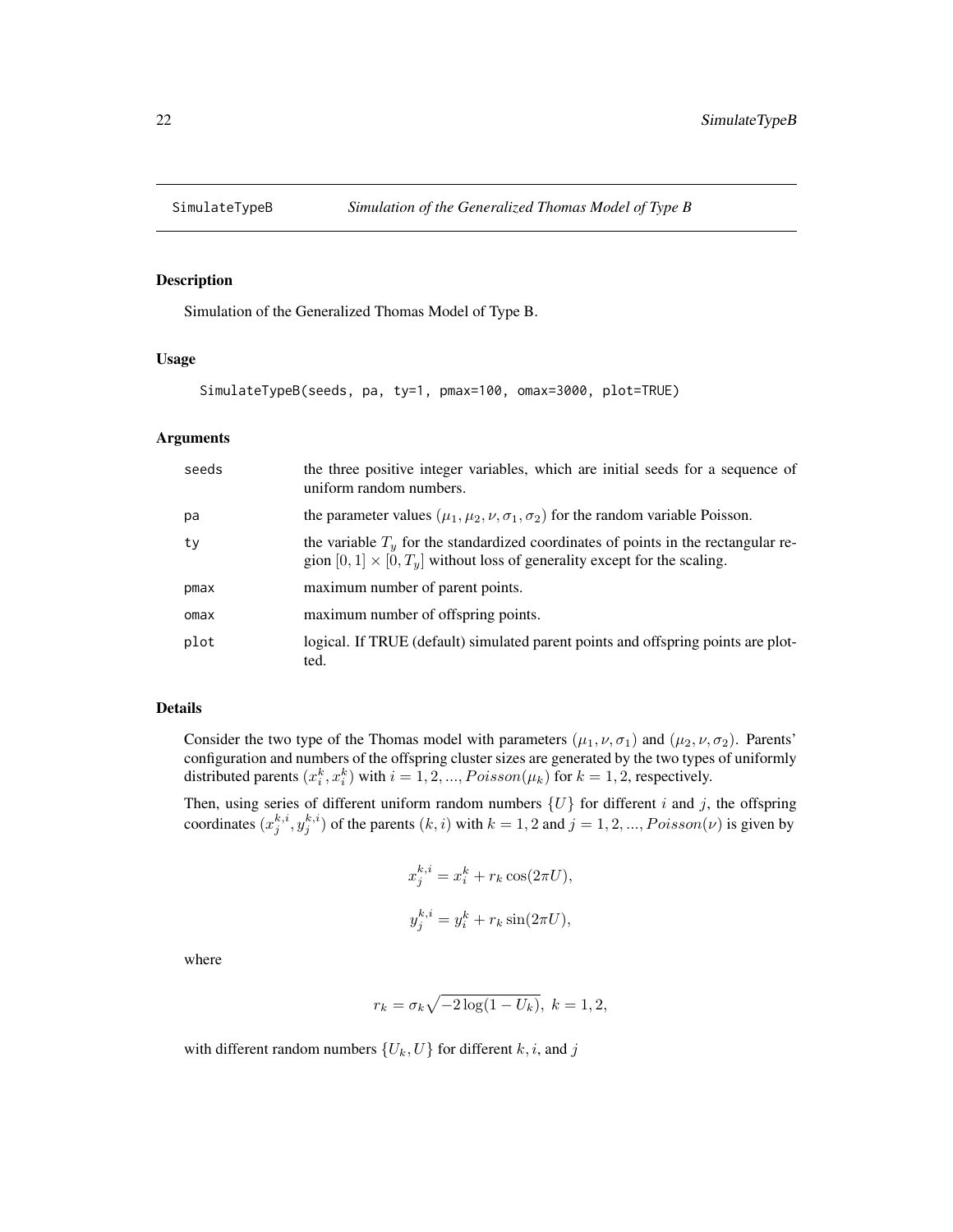# <span id="page-22-0"></span>SimulateTypeC 23

# Value

| n.parents1   | the number of simulated parent points with $\mu_1$ .                                         |
|--------------|----------------------------------------------------------------------------------------------|
| n.offspring1 | the total number of simulated offspring points with $\mu_1$ .                                |
| n.parents2   | the number of simulated parent points with $\mu_2$ .                                         |
| n.offspring2 | the total number of simulated offspring points with $\mu_2$ .                                |
| parents      | the coordinates of simulated parent points with $\mu_1$ and $\mu_2$ .                        |
| offspring    | the coordinates of simulated offspring points with $\mu_1, \mu_2, \nu, \sigma_1, \sigma_2$ . |

# References

U. Tanaka, Y. Ogata and K. Katsura, Simulation and estimation of the Neyman-Scott type spatial cluster models, *Computer Science Monographs* No.34, 2008, 1-44. The Institute of Statistical Mathematics.

# Examples

```
seeds <- c(822, 913, 905)
mu1 <- 10; mu2 <- 40; nu <- 30; sig1 <- 0.01; sig2 <- 0.03
SimulateTypeB(seeds, c(mu1,mu2,nu,sig1,sig2), pmax=100, omax=150)
```
<span id="page-22-1"></span>SimulateTypeC *Simulation of the Generalized Thomas Model of Type C*

# Description

Simulation of the Generalized Thomas Model of Type C.

# Usage

SimulateTypeC(seeds, pa1, pa2, ty=1, pmax=100, omax=3000, plot=TRUE)

# Arguments

| seeds | the three positive integer variables, which are initial seeds for a sequence of<br>uniform random numbers.                                                              |
|-------|-------------------------------------------------------------------------------------------------------------------------------------------------------------------------|
| pa1   | the parameter values $(\mu_1, \nu_1, \sigma_1)$ for the random variable Poisson.                                                                                        |
| pa2   | the parameter values ( $\mu_2, \nu_2, \sigma_2$ ) for the random variable Poisson.                                                                                      |
| ty    | the variable $Ty$ for the standardized coordinates of points in the rectangular re-<br>gion $[0, 1] \times [0, T_u]$ without loss of generality except for the scaling. |
| pmax  | maximum number of parent points.                                                                                                                                        |
| omax  | maximum number of offspring points.                                                                                                                                     |
| plot  | logical. If TRUE (default) simulated parent points and offspring points are plot-<br>ted.                                                                               |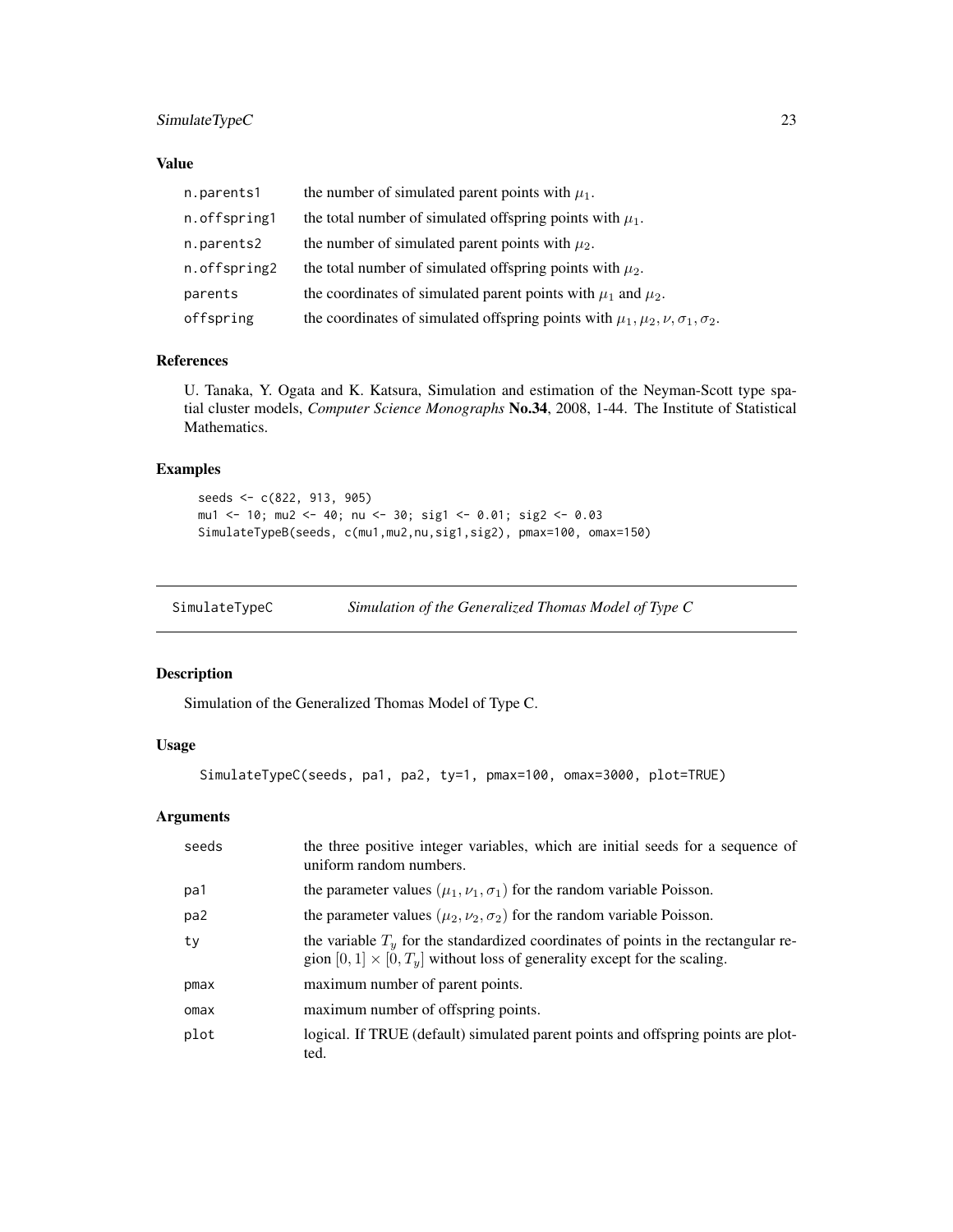# Details

Consider the two type of the Thomas model with parameters  $(\mu_1, \nu_1, \sigma_1)$  and  $(\mu_2, \nu_2, \sigma_2)$ . Parents' configuration and numbers of the offspring cluster sizes are generated by the two types of uniformly distributed parents  $(x_i^k, x_i^k)$  with  $i = 1, 2, ..., Poisson(\mu_k)$  for k=1,2, respectively.

Then, using series of different uniform random numbers  $\{U\}$  for different i and j, the offspring coordinates  $(x_j^{k,i}, y_j^{k,i})$ ,  $j = 1, 2, ..., Poisson(\nu_k)$  of the parents  $(k, i)$  with  $k = 1, 2$  is given by

$$
x_j^{k,i} = x_i^k + r_k \cos(2\pi U),
$$
  

$$
y_j^{k,i} = y_i^k + r_k \sin(2\pi U),
$$

where

$$
r_k = \sigma_k \sqrt{-2\log(1 - U_k)}, \ k = 1, 2,
$$

with different random numbers  $\{U_k, U\}$  for different  $k, i$  and  $j$ .

#### Value

| n.parents1   | the number of simulated parent points with $\mu_1$ .          |
|--------------|---------------------------------------------------------------|
| parents1     | the coordinates of simulated parent points with $\mu_1$ .     |
| n.offspring1 | the total number of simulated offspring points with $\mu_1$ . |
| offspring1   | the coordinates of simulated offspring points with $\mu_1$ .  |
| n.parents2   | the number of simulated parent points with $\mu_2$ .          |
| parents2     | the coordinates of simulated parent points $\mu_2$ .          |
| n.offspring2 | the total number of simulated offspring points $\mu_2$ .      |
| offspring2   | the coordinates of simulated offspring points $\mu_2$ .       |

# References

U. Tanaka, Y. Ogata and K. Katsura, Simulation and estimation of the Neyman-Scott type spatial cluster models, *Computer Science Monographs* No.34, 2008, 1-44. The Institute of Statistical Mathematics.

#### Examples

seeds <- c(822, 913, 905) mu1 <- 5; nu1 <- 30; sig1 <- 0.01 mu2 <- 9; nu2 <- 150; sig2 <- 0.05 SimulateTypeC(seeds, c(mu1,nu1,sig1), c(mu2,nu2,sig2), pmax=200, omax=300)